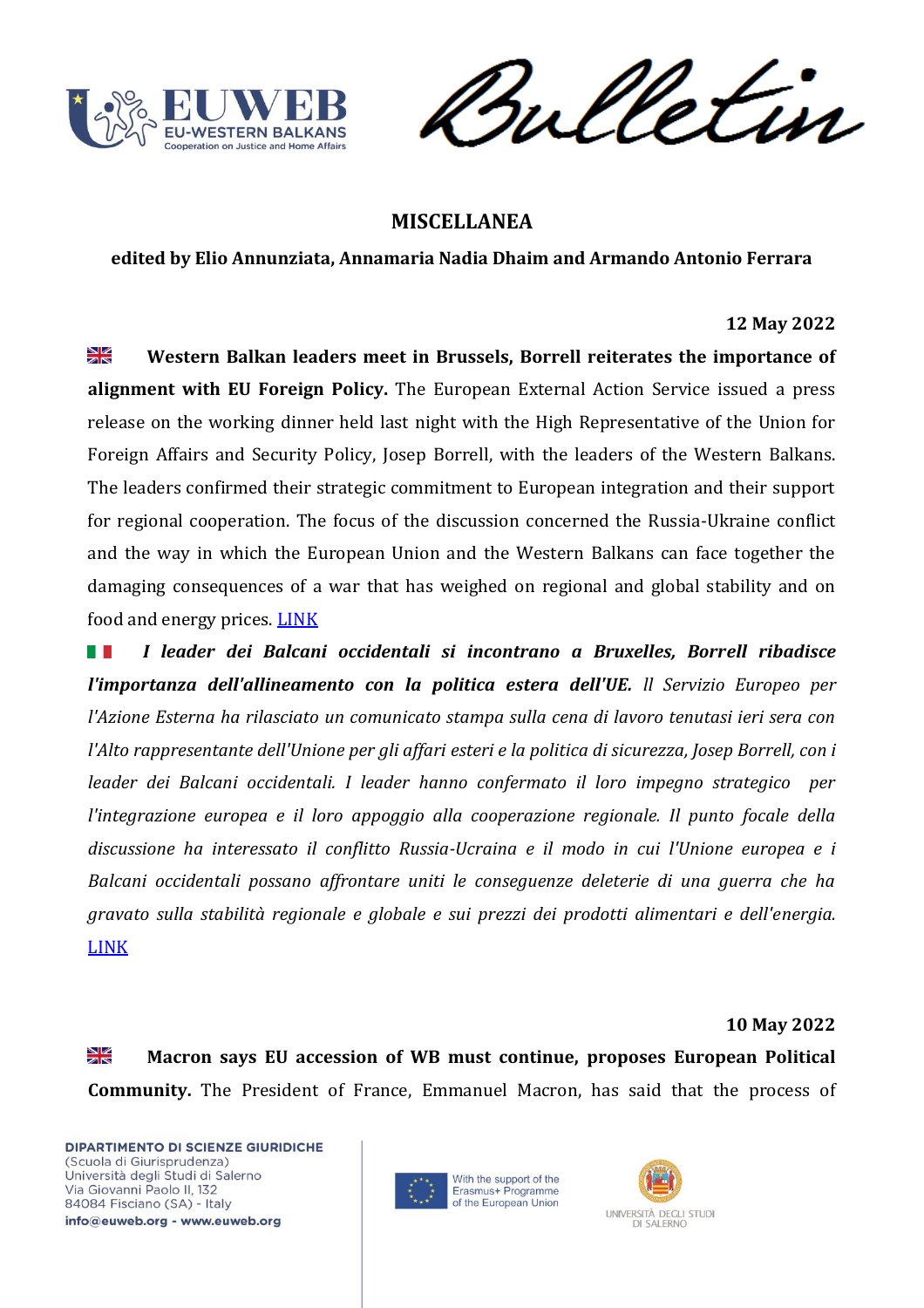

Vetur rul

accession to the European Union of the Western Balkans must continue, demonstrating its clear vocation. He also put forward the idea of a European Political Community regarding Ukraine's accession to the EU. In particular, this Community would enable countries with a European vocation to participate in the democratic life of Europe also in the areas of political cooperation, security and energy cooperation, cooperation in the field of transport and would make it possible to invest in infrastructure in which people would circulate, in particular young people. [LINK](https://europeanwesternbalkans.com/2022/05/10/macron-says-eu-accession-of-wb-must-continue-proposes-european-political-community/)

*Macron afferma che l'adesione all'UE dei Balcani occidentali deve continuare,*  **The Co** *propone la Comunità Politica Europea. Il presidente della Francia Emmanuel Macron ha affermato che il processo di adesione all'Unione europea dei Balcani occidentali deve continuare dimostrando la sua chiara vocazione. Inoltre, ha avanzato l'idea di una Comunità Politica Europea riguardo l'adesione dell'Ucraina all'UE. Nello specifico, questa comunità permetterebbe ad i paesi a vocazione europea di poter partecipare alla vita democratica europea anche in materia di cooperazione politica, sicurezza, cooperazione energetica, cooperazione nel settore dei trasporti e permetterebbe di investire in infrastrutture in cui le persone circolerebbero, in particolare i giovani.* [LINK](https://europeanwesternbalkans.com/2022/05/10/macron-says-eu-accession-of-wb-must-continue-proposes-european-political-community/)

#### **9 May 2022**

 $\frac{\sum x}{\sum x}$ **Bregu: Stagnation of EU enlargement process big mistake.** On Europe Day, the Secretary General of the Regional Cooperation Council, Majlinda Bregu, considers the stagnation of the EU enlargement of the Western Balkans a great mistake and that the accession process should be radically changed. Furthermore, Bregu states that being European does not mean signing up to values in the Treaties of the European Union, but that it is the population that chooses to be European, concluding that the war in Ukraine is the worst crisis facing the European Union and that its outcome is far from certain. [LINK](https://europeanwesternbalkans.com/2022/05/09/bregu-stagnation-of-eu-enlargement-process-big-mistake/)

*Bregu: Il processo di allargamento dell'Ue è in stallo ed è un grande errore. In*  **TELEVISION** *occasione della Giornata dell'Europa, il Segretario Generale del Consiglio di Cooperazione* 



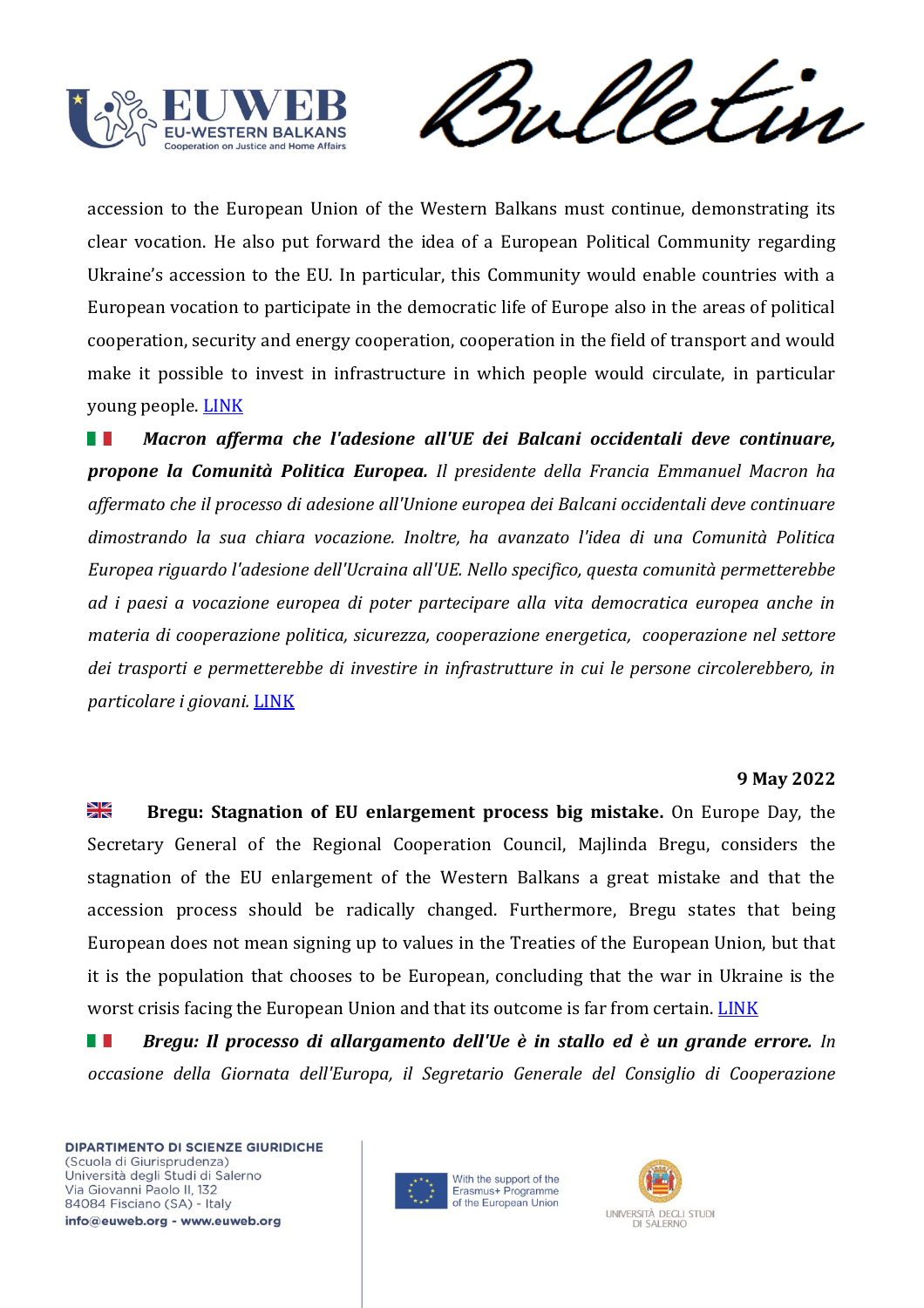

rul etin

*Regionale Majlinda Bregu ritiene la stagnazione dell'allargamento UE dei Balcani occidentali un grande errore e che bisognerebbe cambiare radicalmente il processo d'adesione. Bregu, inoltre, afferma che l'essere europei non lo stabilisce il sottoscrivere i valori nei Trattati dell'Unione europea, ma è la popolazione che sceglie di esserlo, concludendo che la guerra in Ucraina è la peggiore crisi che l'Unione europea affronta e che il suo esito è tutt'altro che certo.* [LINK](https://europeanwesternbalkans.com/2022/05/09/bregu-stagnation-of-eu-enlargement-process-big-mistake/)

## **2 May 2022**

≫l⊠ Montenegro's long period of political instability has come to a close: a new minority government has taken office, which will accompany the country to the early elections next spring. He will be led by the **reformist Dritan Abazović**, with the decisive external support of **the Democratic Socialist Party of President Milo Đukanović**. [LINK](https://www.balcanicaucaso.org/Media/Multimedia/Montenegro-parte-il-governo-Abazovic)

*Si chiude la lunga fase di instabilità politica che ha scosso il Montenegro nelle ultime*  ш *settimane: è entrato infatti in carica un nuovo governo di minoranza, il quale dovrà accompagnare il paese alle elezioni anticipate che avverranno nella prossima primavera. A guidarlo sarà il riformista Dritan Abazović, con il decisivo appoggio esterno del Partito democratico dei socialisti del presidente Milo Đukanović.* [LINK](https://www.balcanicaucaso.org/Media/Multimedia/Montenegro-parte-il-governo-Abazovic)

## **11 April 2022**

꼭 **The war in Ukraine can bring new dynamics to the EU accession of the Western Balkans.** With the war in Ukraine caused by Russia, the EU should do everything possible to protect the Western Balkans from the devastating effects of the war, so it was emphasized in the conference organized by Euracvtiv Bulgaria and the Member of the European Parliament Radan Kanev. In addition, Vladimir Bilčik MEP, the permanent rapporteur for Serbia, said that the geopolitical changes were such that they had not been seen for decades. [LINK](https://europeanwesternbalkans.com/2022/04/11/the-war-in-ukraine-can-bring-new-dynamics-to-the-eu-accession-of-the-western-balkans/)

Ш *La guerra in Ucraina può portare nuove dinamiche per l'adesione all'UE dei Balcani occidentali***.** *Con la guerra in Ucraina causata dalla Russia, l'UE dovrebbe fare tutto il possibile per tutelare i Balcani Occidentali dagli effetti devastanti della guerra, così è stato sottolineato nella conferenza organizzata da Euracvtiv Bulgaria e dal membro del Parlamento* 



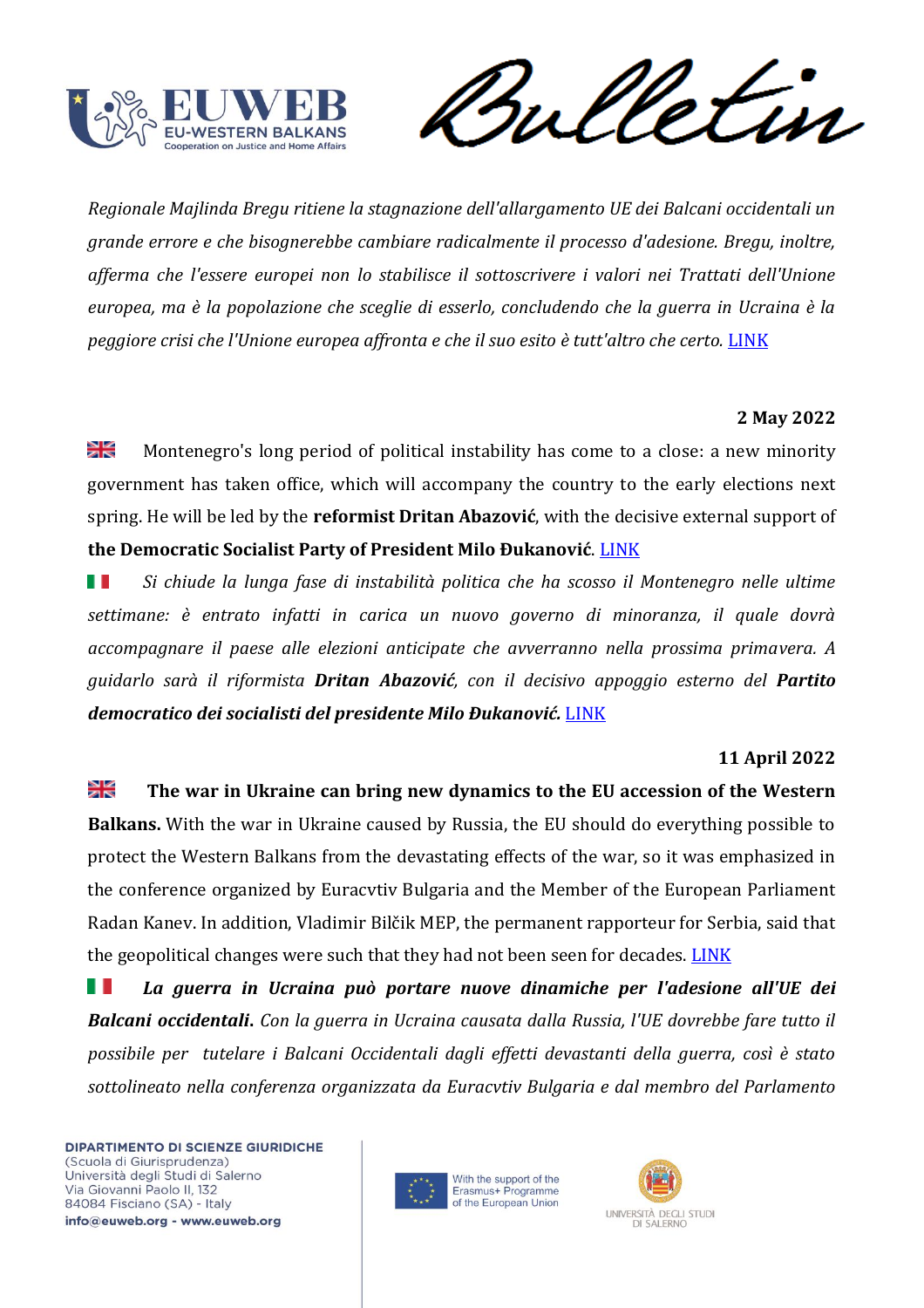

rul etin

*europea Radan Kanev. Inoltre, l'eurodeputato Vladimir Bilčik, relatore permanente per la Serbia, ha affermato che i cambiamenti geopolitici sono tali che non si vedevano da decenni.* [LINK](https://europeanwesternbalkans.com/2022/04/11/the-war-in-ukraine-can-bring-new-dynamics-to-the-eu-accession-of-the-western-balkans/)

### **08 April 2022**

꽃 **MEPs: EU must urgently regain its credibility in the whole Western Balkans.**  MEPs from the Socialists and Democrats Group (S&D) on the 30th anniversary of the war in Bosnia-Herzegovina, stressed the importance of the EU in a serious commitment and concrete action to counter the interference propaganda of Russia and China that destabilize the region and create anti-EU sentiments. MEPs call on the European Union to address, including through fiscal pressure and sanctions, those who are trying to subvert the institutions, and to assert that there is growing distrust of the EU. In fact, MEPs write that the enormous influence of Moscow is such that Serbia has refused to sanction Russia[. LINK](https://europeanwesternbalkans.com/2022/04/08/meps-eu-must-urgently-regain-its-credibility-in-the-whole-western-balkans/)

ш *L'UE deve riacquistare la sua credibilità in tutti i Balcani occidentali. I membri europarlamentari del Gruppo dei Socialisti e Democratici (S&D), in occasione dei trent'anni dall'inizio della guerra in Bosnia-Erzegovina, hanno sottolineato l'importanza dell'UE in un serio impegno e di azioni concrete nel contrastare la propaganda d'interferenza di Russia e Cina che destabilizzano la regione e creano sentimenti anti-Ue. Gli eurodeputati chiedono che l'Unione Europei affronti, anche tramite pressioni fiscali e sanzioni, contro coloro che cercano di sovvertire le istituzioni, affermando, inoltre, che c'è una sfiducia crescente verso l'UE. Gli eurodeputati scrivono, infatti, che l'enorme influenza di Mosca è tale che la Serbia ha rifiutato di sanzionare la Russia.* [LINK](https://europeanwesternbalkans.com/2022/04/08/meps-eu-must-urgently-regain-its-credibility-in-the-whole-western-balkans/)

### **06 April 2022**

≱≼ **Opinion poll: Leading EU countries want Ukraine more than Western Balkans.** Recent research by YouGov, an international research and data analysis group, shows that support for Ukraine's accession to the European Union is much higher than in all the countries of the Western Balkans. On average, support for the Western Balkans is 15% lower than



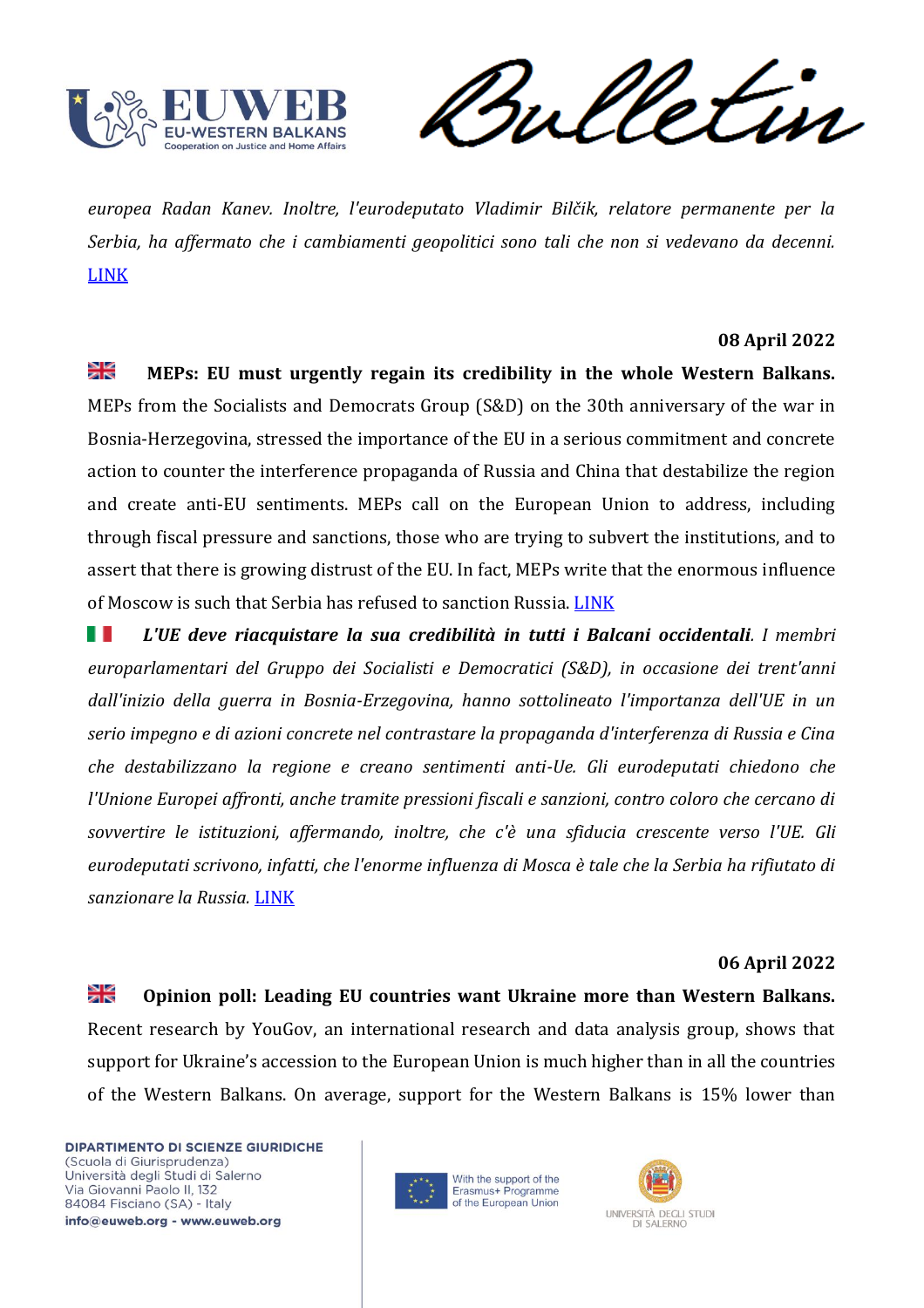

Ukraine's average support. The highest percentage is recorded in Spain where 60% of citizens are in favour of Ukraine's entry into the EU. [LINK](https://europeanwesternbalkans.com/2022/04/06/opinion-poll-leading-eu-countries-want-ukraine-more-than-western-balkans/)

H *Sondaggio: I principali paesi dell'UE vogliono l'Ucraina più dei Balcani occidentali. Una recente ricerca di YouGov, gruppo internazionale di ricerca e analisi dati, dimostra che il sostegno nei confronti dell'adesione dell'Ucraina all'Unione Europea è molto più alta rispetto a tutti i paesi dei Balcani Occidentali. In media, il sostegno verso i Balcani Occidentali è inferiore del 15% rispetto al sostegno medio dell'Ucraina. La percentuale più alta si registra in spagna dove il 60% dei cittadini sono favorevoli all'ingresso in UE dell'Ucraina.* [LINK](https://europeanwesternbalkans.com/2022/04/06/opinion-poll-leading-eu-countries-want-ukraine-more-than-western-balkans/)

## **03 April 2022**

꾍 **In yesterday's elections, Serbian President Aleksandar Vučić has been elected for a second term** with 58% of the vote compared to 18% for his main opponent Zdravko Ponoš**.**  However, **the Serbian Progressive Party (SNS)**, led by Vučić, **has lost a majority in both the National Assembly and the capital Belgrade**, and will therefore be forced to form coalitions with smaller parties.

Allegations of fraud by local NGOs, which complained that **at least 10% of polling stations found irregularities**: there were also at least three cases of aggression against politicians. [LINK](https://balkaninsight.com/2022/04/03/serbian-president-ruling-party-won-elections/)

Ш *Il presidente della Serbia Aleksandar Vučić è stato eletto per un secondo mandato nelle elezioni di ieri, con una percentuale del 58% di voti rispetto al 18% raggiunto dal suo sfidante principale Zdravko Ponoš. Tuttavia, il Partito Progressista Serbo (SNS), guidato da Vučić, ha perso la maggioranza sia nell'Assemblea nazionale che nella capitale Belgrado e sarà pertanto costretto a stringere coalizioni con partiti minori.*

*Denunce di brogli da parte delle ONG locali, le quali hanno affermato che almeno il 10% dei seggi elettorali ha riscontrato d'irregolarità: ci sono stati inoltre almeno tre casi di aggressione nei confronti di esponenti politici.* [LINK](https://balkaninsight.com/2022/04/03/serbian-president-ruling-party-won-elections/)

#### **01 April 2022**



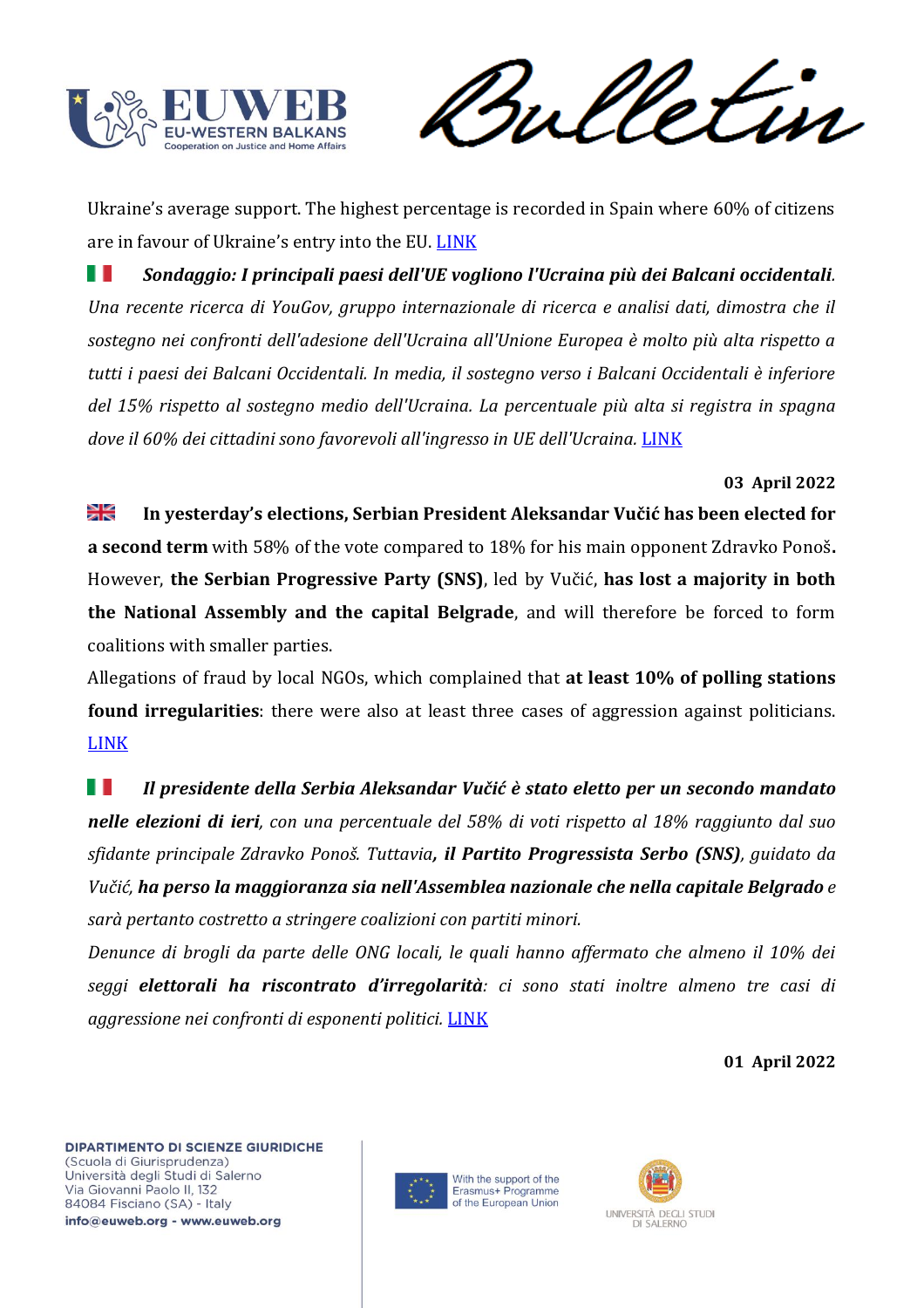

Sulletin

≱≼ **The German and Austrian Chancellors, Olaf Scholz and Karl Nehammer**, stressed the importance of **speeding up the process of EU enlargement towards the Balkans** to prevent the region from becoming prey to Russian and Chinese influence and averting the strengthening of Eurosceptic movements. [LINK](https://europeanwesternbalkans.com/2022/04/01/scholz-and-nehammer-western-balkans-needs-a-clear-eu-accession-perspective/)

H *I cancellieri di Germania e Austria, Olaf Scholz e Karl Nehammer, hanno sottolineato l'importanza del dover velocizzare i procedimenti d'allargamento dell'UE verso l'area balcanica al fine di scongiurare che la regione possa diventare preda dell'influenza russa e cinese e scongiurare il rafforzamento di movimenti euroscettici.* [LINK](https://europeanwesternbalkans.com/2022/04/01/scholz-and-nehammer-western-balkans-needs-a-clear-eu-accession-perspective/)

## **16 March 2022**

≱≼ **The High Representative of the Union for Foreign Affairs and Security Policy, Josep Borrell,** has made this week a series of visits to the Western Balkans **in order to strengthen ties in the light of recent events in Ukraine.** Mr. Borrell confirmed UE's intentions to open negotiations with **North Macedonia and Albania** as soon as possible, whereas it called upon **Bosnia and Herzegovina** to make progress on the political deadlock and reforms to facilitate the rapprochement between the two actors. He also praised the foreign policy decisions of Albania and BiH, which **condemned the Russian attack on Ukraine**: in relation to this and the subsequent migration crisis, a reinforcement of the **ALTHEA mission** in Bosnia (currently for precautionary purposes only) has been confirmed. [LINK](https://europeanwesternbalkans.com/2022/03/16/borrells-visit-to-the-balkans-it-is-high-time-to-reinvigorate-the-enlargement-process/)

Ш *L' Alto rappresentante dell'Unione per gli affari esteri e la politica di sicurezza Josep Borrell questa settimana ha effettuato una serie di visite nei Balcani occidentali per rafforzare i legami soprattutto in virtù delle vicende in corso in Ucraina. Borrell ha confermato l'assoluta volontà di dare il via ai negoziati con Macedonia del Nord e l'Albania il prima possibile, mentre ha esortato la Bosnia ed Erzegovina a fare dei passi avanti per quanto concerne lo stallo politico e le riforme necessarie affinché l'avvicinamento all'Unione possa avvenire nel minor tempo possibile. Lodi anche nei confronti delle decisioni in politica estera di* 



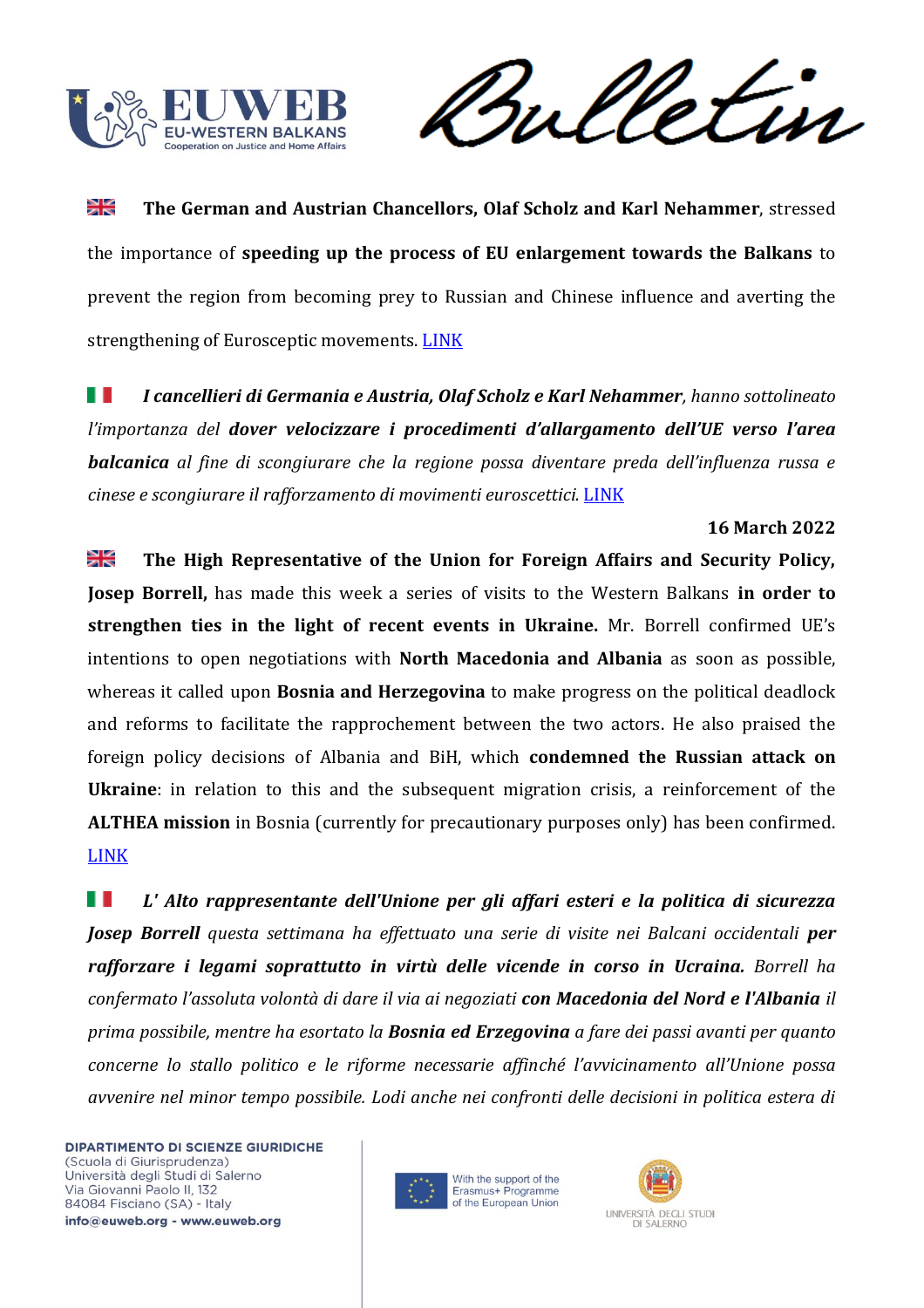

etin rul

*Albania e Bosnia-Erzegovina, le quali hanno condannato l'attacco russo nei confronti dell'Ucraina: in virtù di ciò e della crisi migratoria a essa legata, è stato confermato inoltre un rafforzamento della missione Althea in Bosnia (attualmente a solo scopo precauzionale).* [LINK](https://europeanwesternbalkans.com/2022/03/16/borrells-visit-to-the-balkans-it-is-high-time-to-reinvigorate-the-enlargement-process/)

# **15 March 2022**

≱≼ **On 3 March 2022 Serbia** (along with Montenegro, Albania, North Macedonia and Bosnia and Herzegovina) **for the first time has aligned itself with the EU Council** to extend until 6 March 2023 the sanctions against the former President of Ukraine **Viktor Yanukovych**. The sanctions were first introduced in March 2014 by a Council decision, which strongly condemned him for repeatedly committing **abuses of power and human rights violations** in Ukraine before the epilogue of *Euromaidan* and his flight to Russia in February 2014. [LINK](https://europeanwesternbalkans.com/2022/03/15/serbia-aligns-with-eu-sanctions-over-ukraine-for-first-time/)

H *Il 3 marzo 2022 la Serbia (insieme a Montenegro, Albania, Macedonia del Nord e Bosnia-Erzegovina) si è allineata per la prima volta al Consiglio dell'UE affinché venissero estese fino al 6 marzo 2023 le sanzioni nei confronti dell'ex presidente dell'Ucraina Viktor Yanukovych. Le sanzioni sono state introdotte per la prima volta nel marzo 2014 mediante una decisione del Consiglio, il quale aveva condannato fortemente il Presidente ucraino reo di aver commesso ripetutamente abusi di potere e violazioni dei diritti umani in Ucraina prima dell'epilogo di Euromaidan e della sua fuga in Russia nel febbraio 2014.* [LINK](https://europeanwesternbalkans.com/2022/03/15/serbia-aligns-with-eu-sanctions-over-ukraine-for-first-time/)

## **3 March 2022**

꼭 **Željko Komšić**, President of the Presidency of Bosnia and Herzegovina, has made an **official request to the European Union to grant his country the status of candidate country.** According to Željko Komšlić, conferring the candidate status would allow a **step forward in the security and stability of Bosnia and Herzegovina and the entire Western Balkans region.** For this reason, He recalled that **BiH has joined all EU's measures against those who attacked the sovereignty and territorial integrity of Ukraine** in the light of



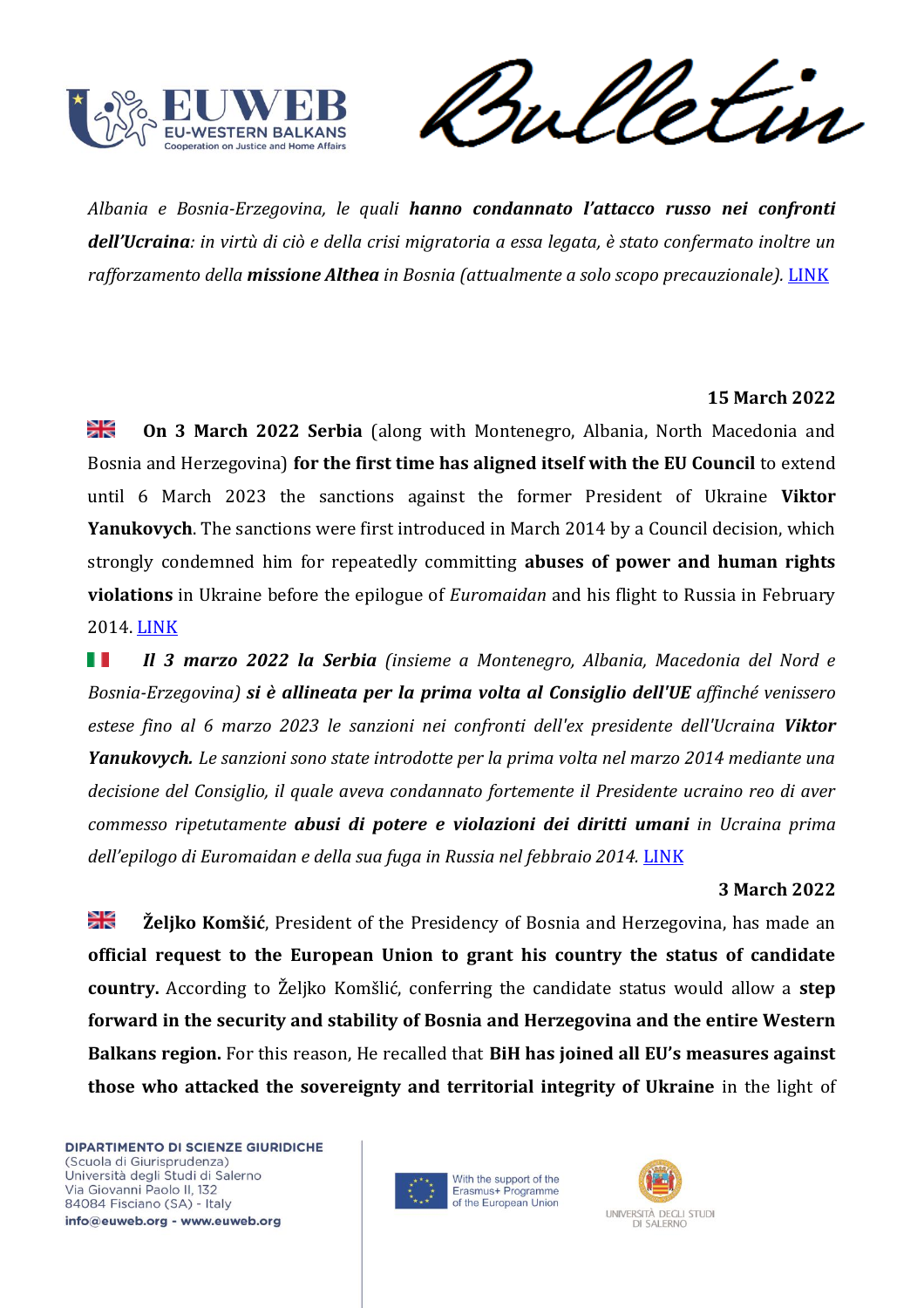

Sulletin

Bosnia's obligation stemming from the Stabilisation and Association Agreement with the EU; and that **one part of the 14 priorities that the European Commission pointed out in its Opinion on BiH's** membership application, **have already been met.** [LINK](https://europeanwesternbalkans.com/2022/03/08/bih-presidency-chairman-komsic-asks-eu-to-consider-granting-bosnia-with-candidate-status/)

ш *Željko Komšić, Presidente della Presidenza della Bosnia ed Erzegovina, ha chiesto ufficialmente all'Unione Europea di concedere al suo Paese lo status di Paese candidato. Secondo Željko Komšlić, il conferimento dello status di candidato consentirebbe un passo avanti nella sicurezza e stabilità della Bosnia-Erzegovina e dell'intera regione dei Balcani occidentali. Per tale motivo, ha ricordato che la Bosnia-Erzegovina ha aderito a tutte le misure dell'UE contro coloro che hanno attaccato la sovranità e l'integrità territoriale dell'Ucraina alla luce dell'obbligo della Bosnia derivante dall'Accordo di stabilizzazione e associazione con l'UE; e che una parte delle 14 priorità che la Commissione europea ha indicato nel suo Parere sulla domanda di adesione della BiH, sono già state soddisfatte.*  [LINK](https://europeanwesternbalkans.com/2022/03/08/bih-presidency-chairman-komsic-asks-eu-to-consider-granting-bosnia-with-candidate-status/)

### **2 March 2022**

≱≼ **High Representative releases Declarations on alignment of third countries with sanctions on Russia.** The High Representative of the Union, Josep Borrell, has issued several communications concerning certain restrictive measures concerning actions that threaten the territorial integrity, sovereignty, and independence of Ukraine. **Mainly these measures concern the freezing of assets and travel bans for Russian citizens**. However, Serbia has not shown any kind of alignment with the restrictive measures; on the contrary, on 25 February, **Kosovo, although not recognized by all European states, adopted similar measures: freezing of assets and travel bans**. These measures have been well received by the European Union. [LINK](https://europeanwesternbalkans.com/2022/03/02/high-representative-releseas-a-declaration-on-alignment-of-third-countries-with-sanctions-on-russia/)

U U *L'Alto rappresentante rilascia le Dichiarazioni sull'allineamento dei paesi terzi con le sanzioni nei confronti della Russia. L'alto rappresentante dell'Unione, Josep Borrell, ha pubblicato diverse comunicazioni riguardanti alcune misure restrittive riguardanti azioni che minacciano l'integrità territoriale, la sovranità e l'indipendenza dell'Ucraina. Principalmente* 



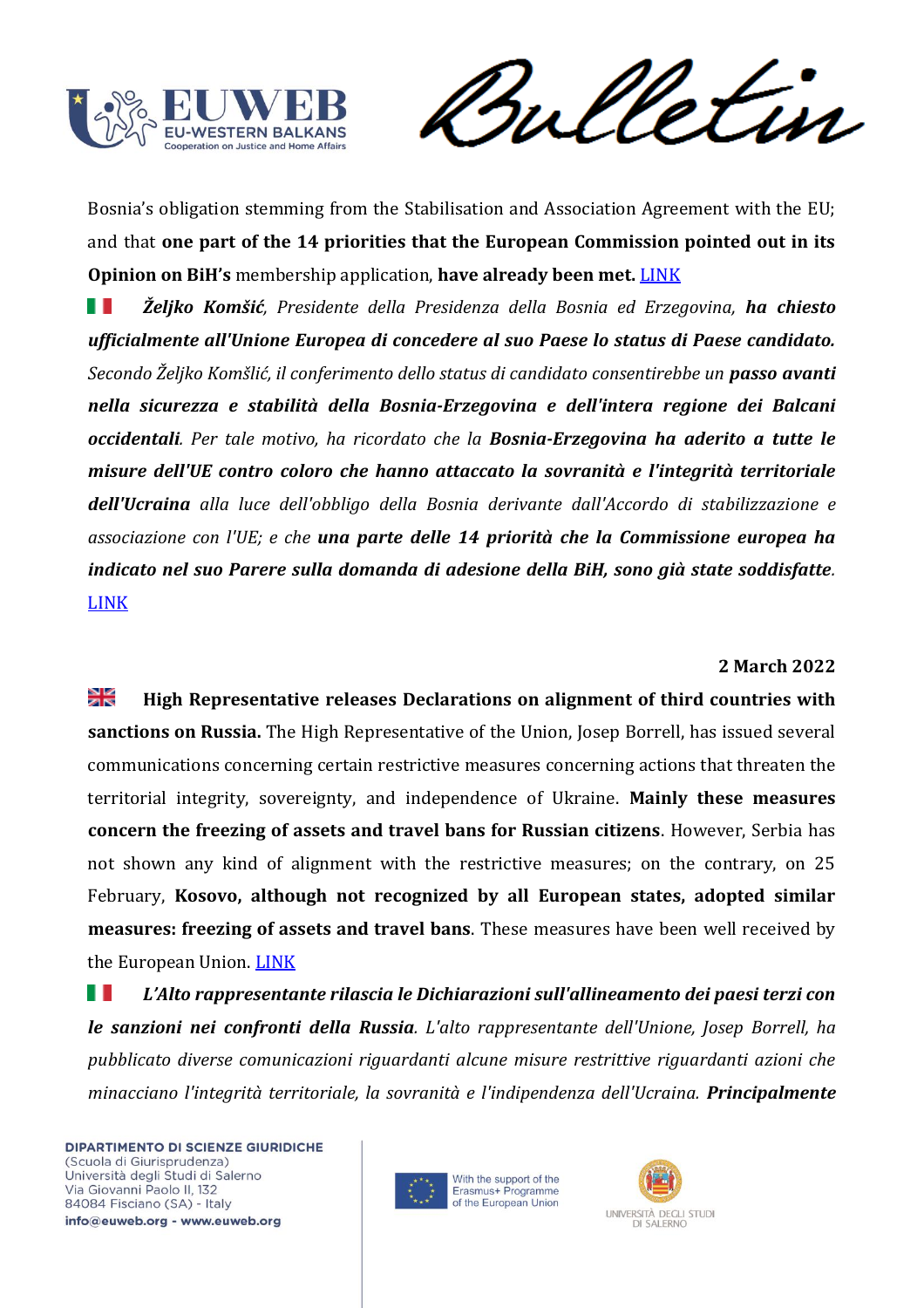

Sulletin

*queste misure riguardano il congelamento dei beni e i divieti di viaggio per i cittadini russi. Tuttavia, la Serbia non ha mostrato alcun tipo di allineamento con le misure restrittive; al contrario, il 25 febbraio, il Kosovo, anche se non riconosciuto da tutti gli Stati europei, ha adottato misure simili: congelamento dei beni e divieti di viaggio. Queste misure sono state ben accolte dall'Unione europea.* [LINK](https://europeanwesternbalkans.com/2022/03/02/high-representative-releseas-a-declaration-on-alignment-of-third-countries-with-sanctions-on-russia/)

### **22 February 2022**

꽃 **EU foreign ministers discussed how to preserve the unity of Bosnia and Herzegovina.** The High Representative of the European Union for Foreign Affairs and Security Policy **Josep Borrell, following the meeting of the EU Foreign Affairs Council, said that she is ready to use all the instruments relating to financial aid and emergency measures**. He also said that the unity of the country must be preserved and called on politicians to ensure that the constitution of Bosnia and Herzegovina would function properly. **The European Parliament adopted an amendment tabled by three legislators on the** 

**annual report on the Foreign Affairs Commission, proposing sanctions against the Serbian member of the Presidency of Bosnia and Herzegovina Milorad Dodik**. [LINK](https://europeanwesternbalkans.com/2022/02/22/eu-foreign-ministers-discussed-how-to-preserve-the-unity-of-bih/)

HT. *I ministri degli Esteri dell'UE hanno discusso su come preservare l'unità della Bosnia-Erzegovina. L'Alto rappresentante dell'Unione europea per gli affari esteri e la politica di sicurezza Josep Borrell, dopo la sessione del Consiglio Affari esteri dell'UE, ha affermato che è pronta a utilizzare tutti gli strumenti concernenti aiuti finanziari e misure d'emergenza. Ha inoltre asserito che bisogna preservare l'unità del paese e chiedendo ai politici il pieno funzionamento della costituzione della Bosnia-Erzegovina. Il parlamento europeo ha adottato un emendamento presentato da tre legislatori sulla relazione annuale sulla Commissione Affari Esteri, che propone sanzioni nei confronti del membro serbo alla Presidenza della Bosnia-Erzegovina Milorad Dodik.* [LINK](https://europeanwesternbalkans.com/2022/02/22/eu-foreign-ministers-discussed-how-to-preserve-the-unity-of-bih/)

**21 February 2022**





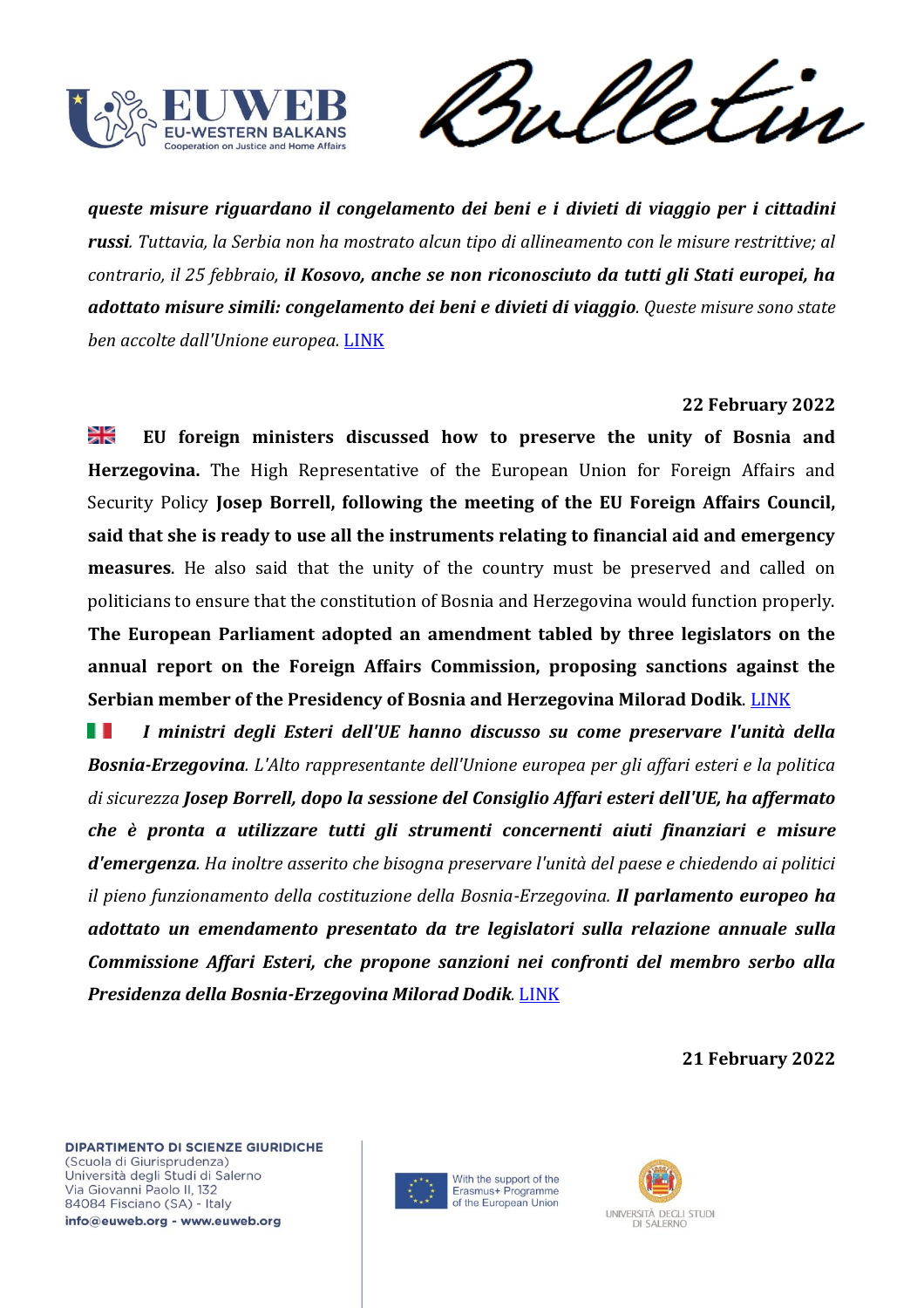

Sulletin

≱≼ **Borrell: European Union will not accept dissolution of BiH.** Josep Borell, High Representative of the Union for Foreign Affairs and Security Policy told the Munich Security Conference that the situation in Bosnia is more worrying than ever. He stressed the importance for Bosnia's political leaders to reach an agreement to implement constitutional reforms, to pursue the process of European integration to avoid discrimination. [LINK](https://europeanwesternbalkans.com/2022/02/21/borrell-european-union-will-not-accept-dissolution-of-bih/)

ш *Borrell: l'Unione europea non accetterà lo scioglimento della BiH. Josep Borell, alto rappresentante dell'Unione per gli affari esteri e la politica di sicurezza, ha dichiarato alla Conferenza di Monaco, che la situazione in Bosnia è più preoccupante che mai. Egli ha sottolineato l'importanza per i leader politici della Bosnia di raggiungere un accordo per attuare le riforme costituzionali, per portare avanti il processo di integrazione europea al fine di evitare la discriminazione.* [LINK](https://europeanwesternbalkans.com/2022/02/21/borrell-european-union-will-not-accept-dissolution-of-bih/)

### **18 February 2022**

≱≼ **Manuel Sarrazin**, former member of the *Bundestag* for the Alliance 90 / The Greens, will be the **new representative for the Western Balkans of the new German government**. According to Sarrazin, many of the problems related to the integration of the Balkans are internal to the region itself, moreover, some EU members do not express their support for the EU enlargement; that is why his task within the government will be to **support the EU accession process of the countries concerned and to promote ecological transformation in the industrial and energy sectors of the region**. [LINK](https://europeanwesternbalkans.com/2022/02/18/manuel-sarrazin-to-become-german-governments-representative-for-the-western-balkans/)

ш *Manuel Sarrazin, ex membro del* Bundestag *per* Alliance 90/The Greens*, sarà il nuovo rappresentante per i Balcani occidentali del nuovo governo tedesco. Secondo Sarrazin, molti dei problemi legati all'integrazione dei Balcani sono interni alla regione stessa, inoltre alcuni membri dell'UE non esprimono il loro sostegno all'allargamento; ecco perché il suo compito all'interno del governo sarà quello di sostenere il processo di adesione all'UE dei paesi interessati e di promuovere la trasformazione ecologica nei settori industriale ed energetico della regione.* [LINK](https://europeanwesternbalkans.com/2022/02/18/manuel-sarrazin-to-become-german-governments-representative-for-the-western-balkans/)

**17 February 2022**



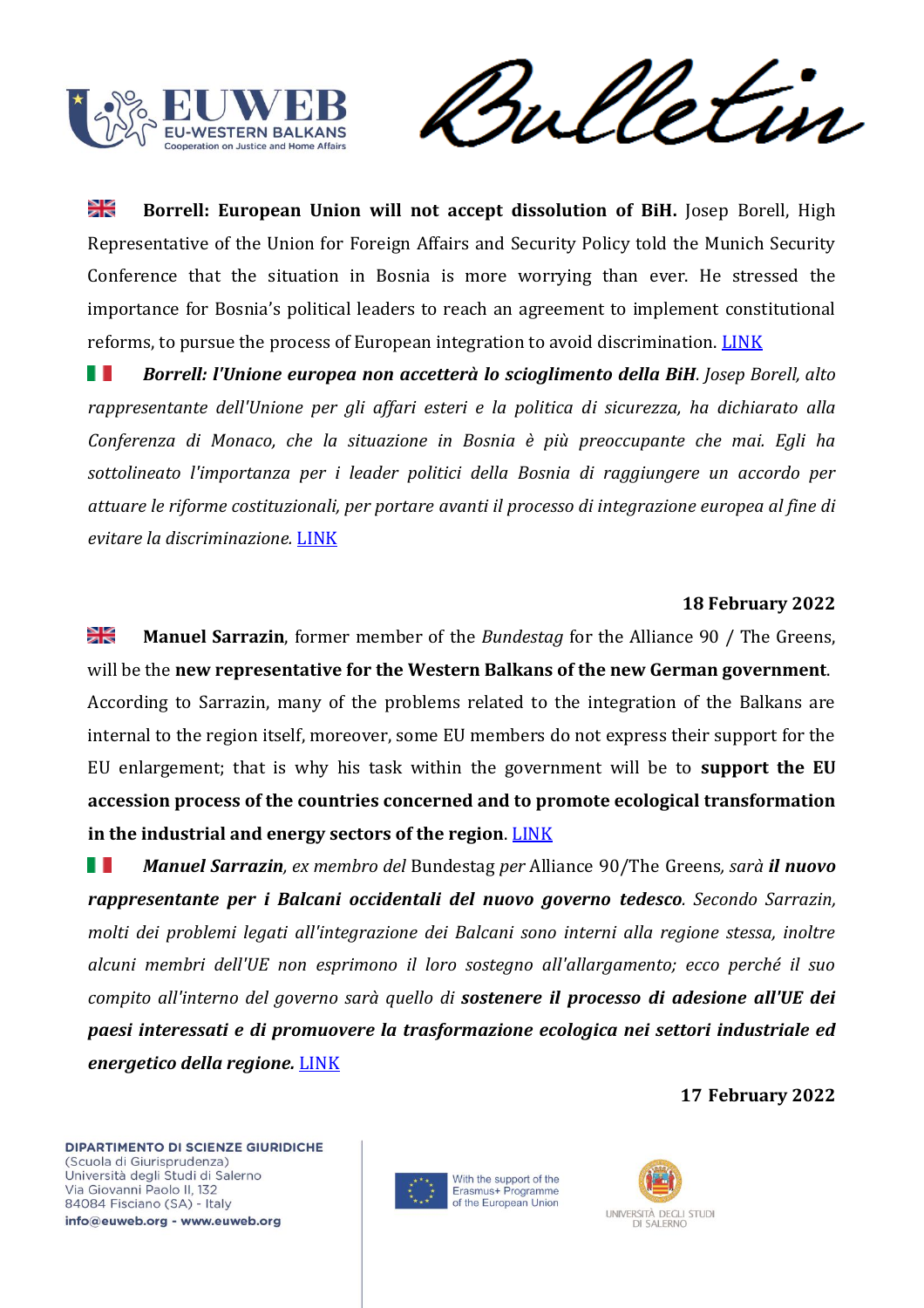

Sulletin

⋇ In its annual report on the Foreign Affairs Committee, **the European Parliament calls for sanctions against Milorad Dodik**. **The amendment** submitted by MEPs T. Picula, P. Marques and T. Reuten **condemns the influence of external actors on the stability of Bosnia and Herzegovina**, **Russia's interference in the country's internal affairs and the unconstitutional secessionist measures of Republika Srpska authorities** since they aim to create parallel institutions in different fields such as medicine and medical devices, justice, defence, security and taxation. In order to give an opinion on how to approach the situation in BiH further and decide whether sanctions should be dared, **a session of the EU Council of Foreign Ministers will be held in Brussels on 21 February 2022**. [LINK](https://europeanwesternbalkans.com/2022/02/17/european-parliament-calls-for-sanctions-against-milorad-dodik/)

ш *Nella report annuale sulla Commissione per gli Affari Esteri, il Parlamento europeo richiede delle sanzioni contro Milorad Dodik. L'emendamento presentato dagli eurodeputati T. Picula, P. Marques e T. Reuten condanna l'influenza di attori esterni sulla stabilità della Bosnia Erzegovina, l'ingerenza della Russia negli affari interni del paese e le misure secessioniste incostituzionali delle autorità della Republika Srpska poiché mirano a creare istituzioni parallele in diversi campi come medicina e dispositivi medici, giustizia, difesa, sicurezza e fiscalità. Per dare un parere su come affrontare ulteriormente la situazione in BiH e decidere se dover emettere delle sanzioni, il 21 febbraio 2022 si terrà a Bruxelles una sessione del Consiglio dei ministri degli Esteri dell'UE.* [LINK](https://europeanwesternbalkans.com/2022/02/17/european-parliament-calls-for-sanctions-against-milorad-dodik/)

### **4 February 2022**

≱ছ **Kovačevski in Brussels: Everybody unanimous that North Macedonia should start negotiations.** Prime Minister of North Macedonia Dimitar Kovačevski, visiting Brussels, said the EU's support in holding the Intergovernmental Conference to address the various dossiers. Support comes from President Metsola of the European Parliament and from Charles Michel at the European Council. **Kovačevski underlines the importance of being European and what it means for North Macedonia to have support in these complicated moments, welcoming the economic investment plan for the Western Balkans, an important step for strategic projects.** Through the meeting with President von Der Leyen, **a bilateral** 



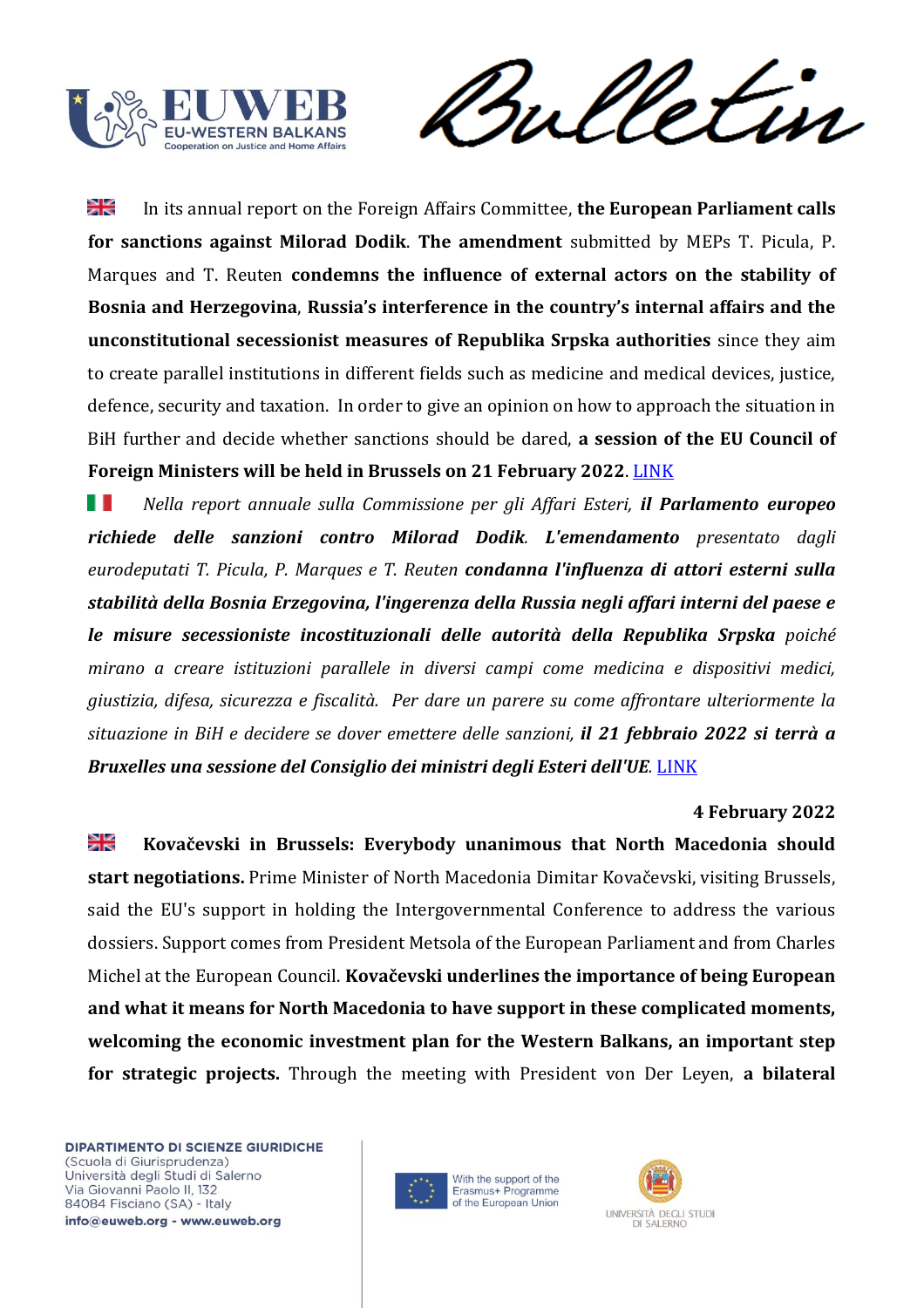

Sulletin

**agreement was reached establishing an agreement that strengthens cooperation by establishing five working groups, also with the involvement of the French presidency.** [LINK](https://europeanwesternbalkans.com/2022/02/04/kovacevski-in-brussels-everybody-unanimous-that-north-macedonia-should-start-negotiations/)

W *Kovačevski a Bruxelles: tutti unanimi sul fatto che la Macedonia del Nord dovrebbe avviare i negoziati. Il primo ministro della Macedonia del Nord Dimitar Kovačevski, in visita a Bruxells, ha affermato il sostegno dell'UE nello svolgimento della conferenza intergovernativa per affrontare i vari dossier. Il sostegno arriva dalla presidentessa Metsola del Parlamento Europeo e da Charles Michel al Cosniglio Europeo. Kovačevski sottolinea l'importanza dell'essere europei e cosa significa per la Macedonia del Nord avere sostegno in questi momenti complicati, accogliendo il piano di investimenti economici per i balcani occidentali, passo importante per progetti strategici. Tramite l'incontro con la presidentessa Von Der Leyen si è raggiunto un accordo bilaterale stabilendo un accordo che rafforza la cooperazione istituendo cinque gruppi di lavoro, anche con il coinvolgimento della presidenza francese.* [LINK](https://europeanwesternbalkans.com/2022/02/04/kovacevski-in-brussels-everybody-unanimous-that-north-macedonia-should-start-negotiations/)

## **4 February 2022**

≱≼ Yesterday, with 43 votes in favor, 11 against and numerous abstentions, **the noconfidence motion against the government of Zdravko Krivokapić** passed in the Podgorica's parliament: the votes of the progressive movement URA, previously part of the governing majority, revealed to be decisive. **The experience of the executive**, made up of pro-Serbian and pro-European progressive exponents, therefore **ends after 14 months** due to increasing tensions: according to the progressives, Krivokapić's government has proved to be incompetent in continuing Montenegro's path towards the European Union. [LINK](https://europeanwesternbalkans.com/2022/02/04/government-of-zdravko-krivokapic-loses-the-confidence-vote/)

ш *Con 43 voti a favore, 11 contro e numerosi astenuti, è passata ieri nel parlamento di Podgorica la mozione di sfiducia nei confronti del governo di Zdravko Krivokapić: determinante è stato il sostegno alla mozione da parte del movimento progressista URA, in precedenza parte della maggioranza di governo. L'esperienza dell'esecutivo, composto da esponenti filoserbi e progressisti europeisti, termina dunque dopo 14 mesi a causa di tensioni sempre maggiori: secondo i progressisti il governo di Krivokapić si è rivelato infatti* 



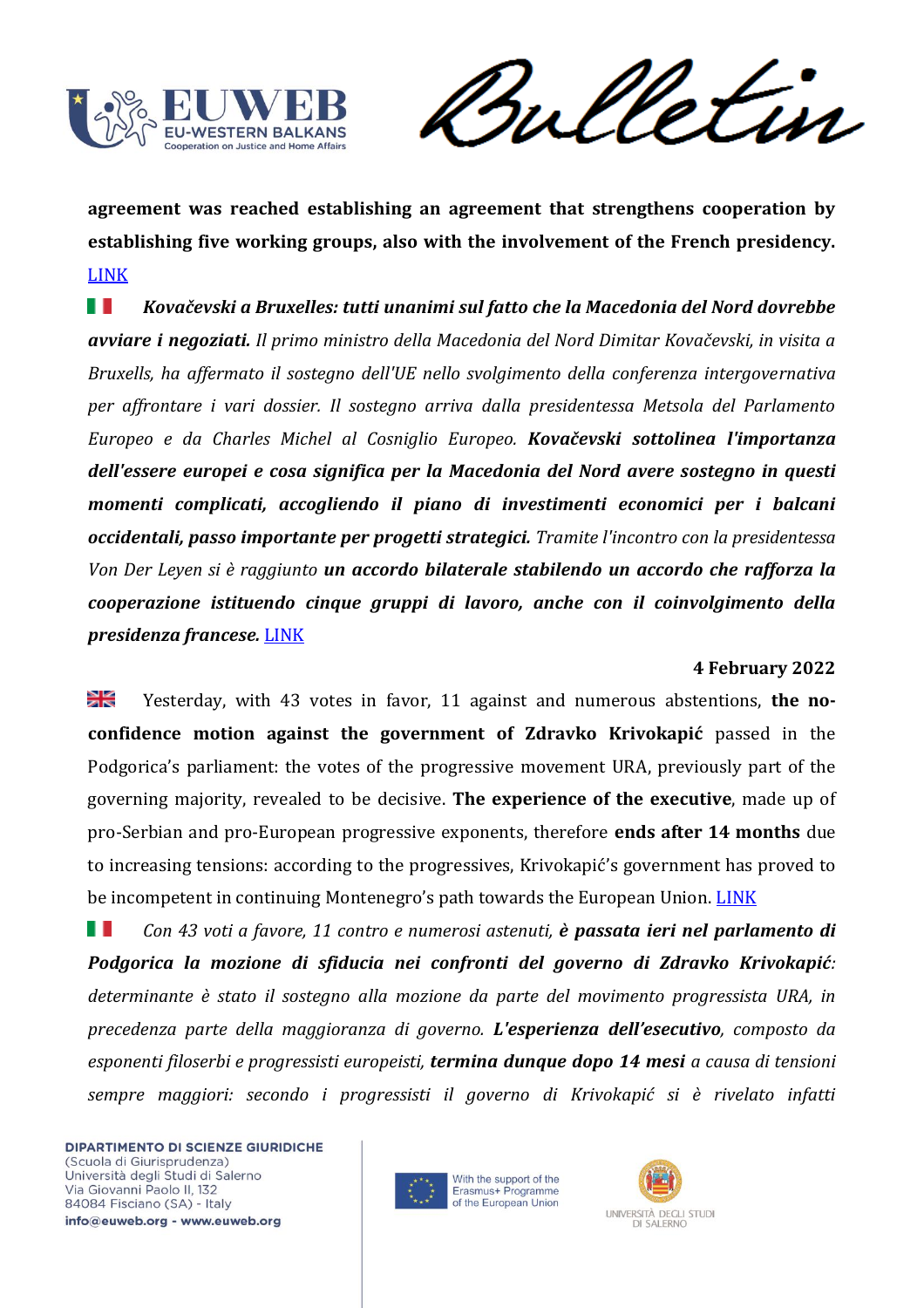

Sulletin

*incompetente nel portare avanti il percorso di avvicinamento del Montenegro verso l'Unione Europea.* [LINK](https://europeanwesternbalkans.com/2022/02/04/government-of-zdravko-krivokapic-loses-the-confidence-vote/)

### **29 January 2022**

꾍 **US Special Envoy for the Western Balkans Gabriel Escobar and EU Special Representative Miroslav Lajčak** will visit Belgrade and Pristina next week to try to relaunch the dialogue and complete the realization of the **Community of Serb Municipalities in Kosovo**. Foreseen since the **Brussels' bilateral agreements in 2013**, it aims to guarantee greater autonomy to the ten Kosovar municipalities with a Serbian majority: the project was abruptly stopped by the Constitutional Court of **Pristina** in 2015, since the Commission **ruled that its creation would have undermined the principle of equality between citizens before the law**. Despite the distance between the parties, **Belgrade is pushing for the implementation of the agreement in order to be able to protect the Serbian minority in Kosovo**. [LINK](https://www.balcanicaucaso.org/Media/Multimedia/UE-e-USA-rilanciano-l-Associazione-delle-municipalita-serbe-in-Kosovo)

ш *L'inviato speciale americano per i Balcani occidentali Gabriel Escobar e il rappresentante speciale UE Miroslav Lajčak visiteranno la prossima settimana Belgrado e Pristina per cercare di rilanciare il dialogo tra le parti e portare a compimento la realizzazione dell'Associazione delle municipalità serbe in Kosovo. Prevista fin dagli accordi bilaterali di Bruxelles del 2013, essa mira a garantire maggiore autonomia alle dieci municipalità kosovare a maggioranza serba: il progetto è stato bruscamente fermato dalla Corte costituzionale di Pristina nel 2015, dal momento in cui quest'ultima ha sentenziato che la sua creazione avrebbe leso il principio d'uguaglianza tra i cittadini dinanzi la legge. Nonostante la distanza tra le parti, Belgrado spinge per l'implementazione dell'accordo per poter tutelare in questo modo la minoranza serba che ancora oggi è presente in Kosovo.* [LINK](https://www.balcanicaucaso.org/Media/Multimedia/UE-e-USA-rilanciano-l-Associazione-delle-municipalita-serbe-in-Kosovo)

#### **19 January 2022**

≱ছ On January 19, 2022, President Emmanuel Macron presented the **main objectives** and political strategy of the **French Presidency of the Council of the European Union** to the Members of the European Parliament. He affirmed the **importance of relations with the** 



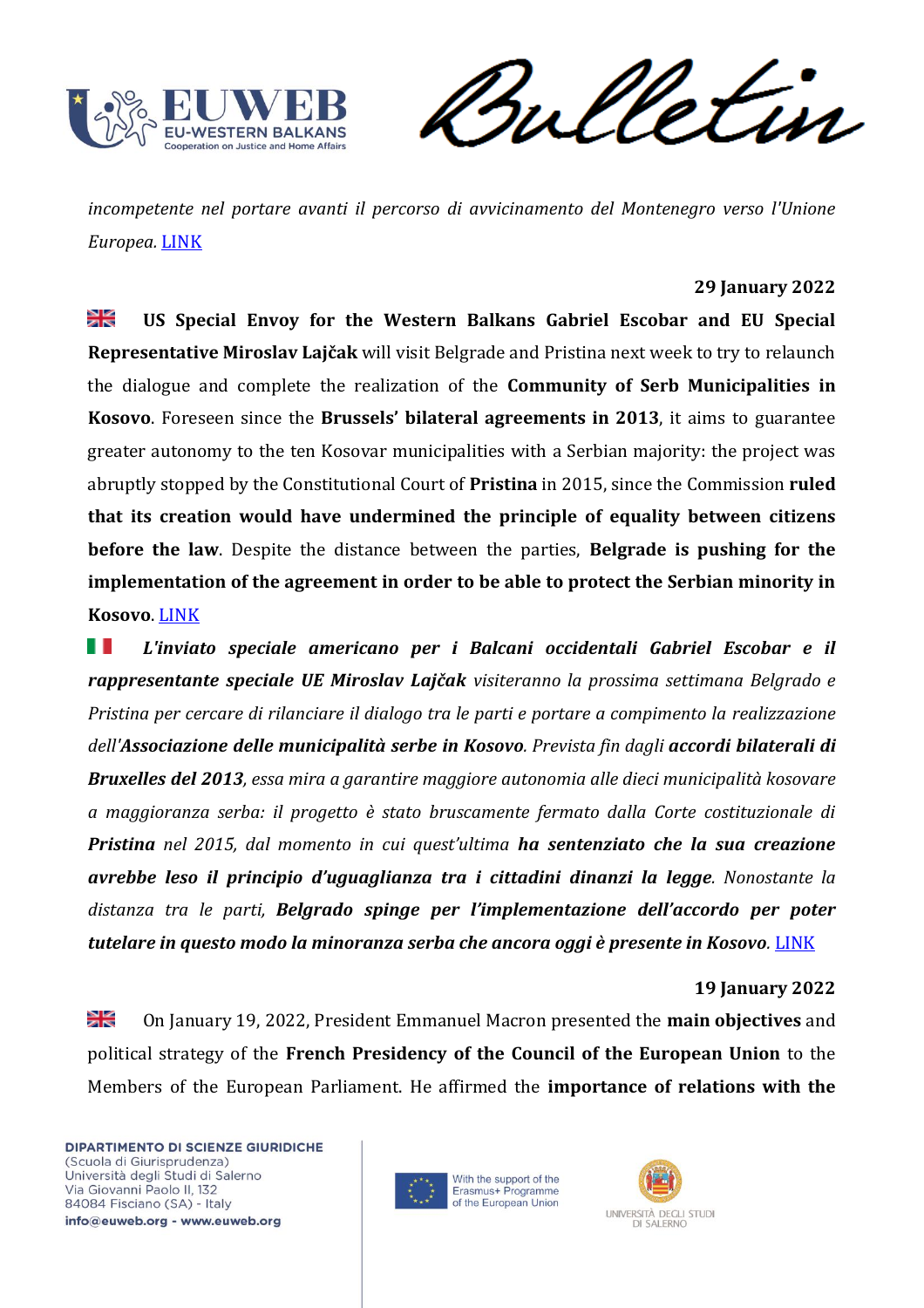

Sulletin

**Western Balkans**, reiterating that Europe cannot turn its back on them and that for this reason, the **European Union should give a clear accession perspective of Western Balkans** which should take place on time. The European Union has already adopted under France's initiative a **new accession methodology** that is subject to specific political guidelines based on objective criteria, strict positive and negative conditions, and the principle of reversibility. However, according to President E. Macron, the **European Union, should prioritize the EU enlargement process**, which is why he believes that a **conference on the Western Balkans should follow the conference on the future of Europe**. [LINK](https://europeanwesternbalkans.com/2022/01/19/macron-calls-for-clear-accession-perspective-of-western-balkans-and-reform-of-the-eu/)

Ш *Il 19 gennaio 2022, il Presidente Emmanuel Macron ha presentato ai membri del Parlamento europeo i principali obiettivi e la strategia politica della Presidenza francese del Consiglio dell'Unione europea. Il presidente Macron ha affermato l'importanza delle relazioni con i paesi dei Balcani occidentali, ribadendo che l'Europa non può voltare loro le spalle e che per questo motivo l'Unione europea dovrebbe dare una chiara prospettiva di adesione dei Balcani occidentali che dovrebbe avvenire in tempo. L'Unione europea ha già adottato, su iniziativa della Francia, una nuova metodologia di adesione che è soggetta a specifici orientamenti politici basati su criteri oggettivi, rigorose condizioni positive e negative, e sul principio di reversibilità. Tuttavia, secondo il presidente E. Macron, l'Unione europea dovrebbe dare la priorità al processo di allargamento dell'UE, motivo per cui ritiene che una conferenza sui Balcani occidentali dovrebbe seguire la conferenza sul futuro dell'Europa.* [LINK](https://europeanwesternbalkans.com/2022/01/19/macron-calls-for-clear-accession-perspective-of-western-balkans-and-reform-of-the-eu/)

## **12 January 2022**

≱≼ Through an open letter to the European Commission President **Ursula von der Layen**, **30 Members of the European Parliament** have asked to start an investigation into the alleged links of the European Commissioner for Enlargement and Neighbourhood Policy, **Olivér Várhelyivisti**, with **Milorad Dodik**.

The Meps have lingered on the urgency of the action to be taken, since "the nationalist plans



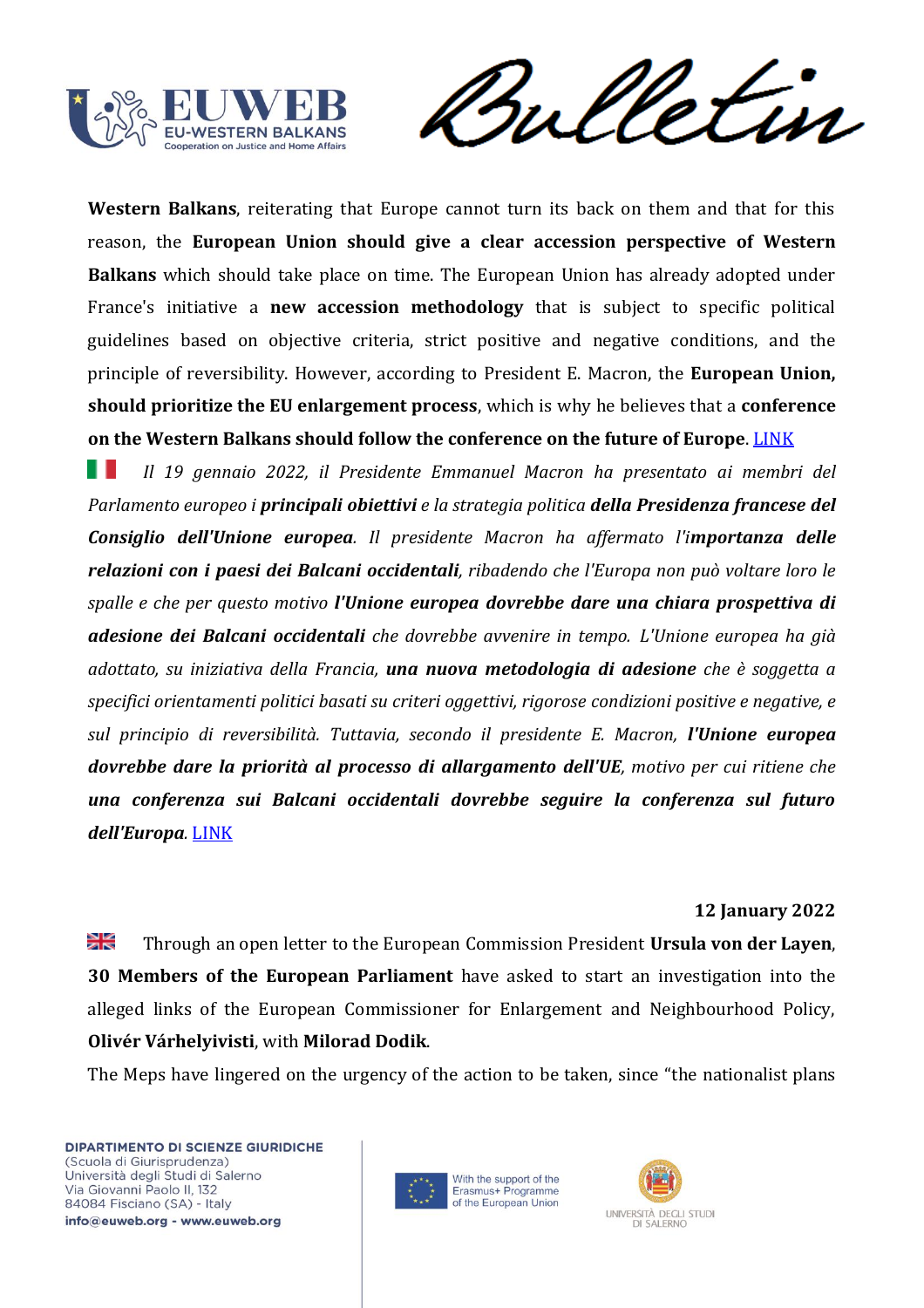

rul Vetin

of Dodik (the independence of the **Republika Srpska**) if carried out can lead to the destruction of Bosnia and Herzegovina, the collapse of stability in the Balkan area and serious consequences for the EU's foreign policy and the enlargement process". [LINK](https://europeanwesternbalkans.com/2022/01/12/meps-urge-for-investigation-againt-enlargement-commissioner-for-ties-to-milorad-dodik/)

ш *Attraverso una lettera aperta, 30 europarlamentari hanno chiesto al presidente della Commissione europea Ursula von der Layen di intraprendere un'indagine nei confronti del Commissario europeo per l'allargamento e la politica di vicinato Olivér Várhelyivisti sui presunti legami di quest'ultimo con Milorad Dodik.*

*Gli europarlamentari si sono soffermati riguardo l'urgenza del provvedimento da intraprendere, dal momento in cui "i piani nazionalistici di Dodik (l'indipendenza della Repubblica Serba di Bosnia ed Erzegovina) se portati a termine possono portare alla distruzione della Bosnia Erzegovina, al crollo della stabilità nell'area balcanica ed a gravi conseguenze per quanto concerne la politica estera dell'UE e il processo di allargamento".* [LINK](https://europeanwesternbalkans.com/2022/01/12/meps-urge-for-investigation-againt-enlargement-commissioner-for-ties-to-milorad-dodik/)

# **11 January 2022**

≫i<br>Xi The **European Court of Auditors** has stated through a report that, despite the 700 million euros invested, the problems related to the **lack of rule of law in the Balkan area** continue to persist. The reasons behind the failure of the project are attributed both to the European Union, which has not supported enough local judicial and bureaucratic reforms, and to the state governments of the area which have not contributed effectively to the project.

Further criticism has been levelled against the European Commission, guilty of having bestowed funds despite the not successful results about rule of law and the independence of the mass media during the last years. The authors of the report, therefore, **call for a change**  of direction by both Brussels and local states. **[LINK](https://europeanwesternbalkans.com/2022/01/11/european-court-of-auditors-eu-support-for-rule-of-law-in-western-balkans-ineffective/)** 

HT. *La Corte dei conti Europea ha dichiarato attraverso una relazione che, nonostante i 700 milioni di euro investiti, i problemi legati al rispetto dello stato di diritto nell'area balcanica continuino a persistere.*

*Le motivazioni legate al fallimento del progetto vengono attribuite sia all'Unione Europea, rea di non aver sostenuto abbastanza le riforme giudiziarie e burocratiche locali, sia ai governi statali* 



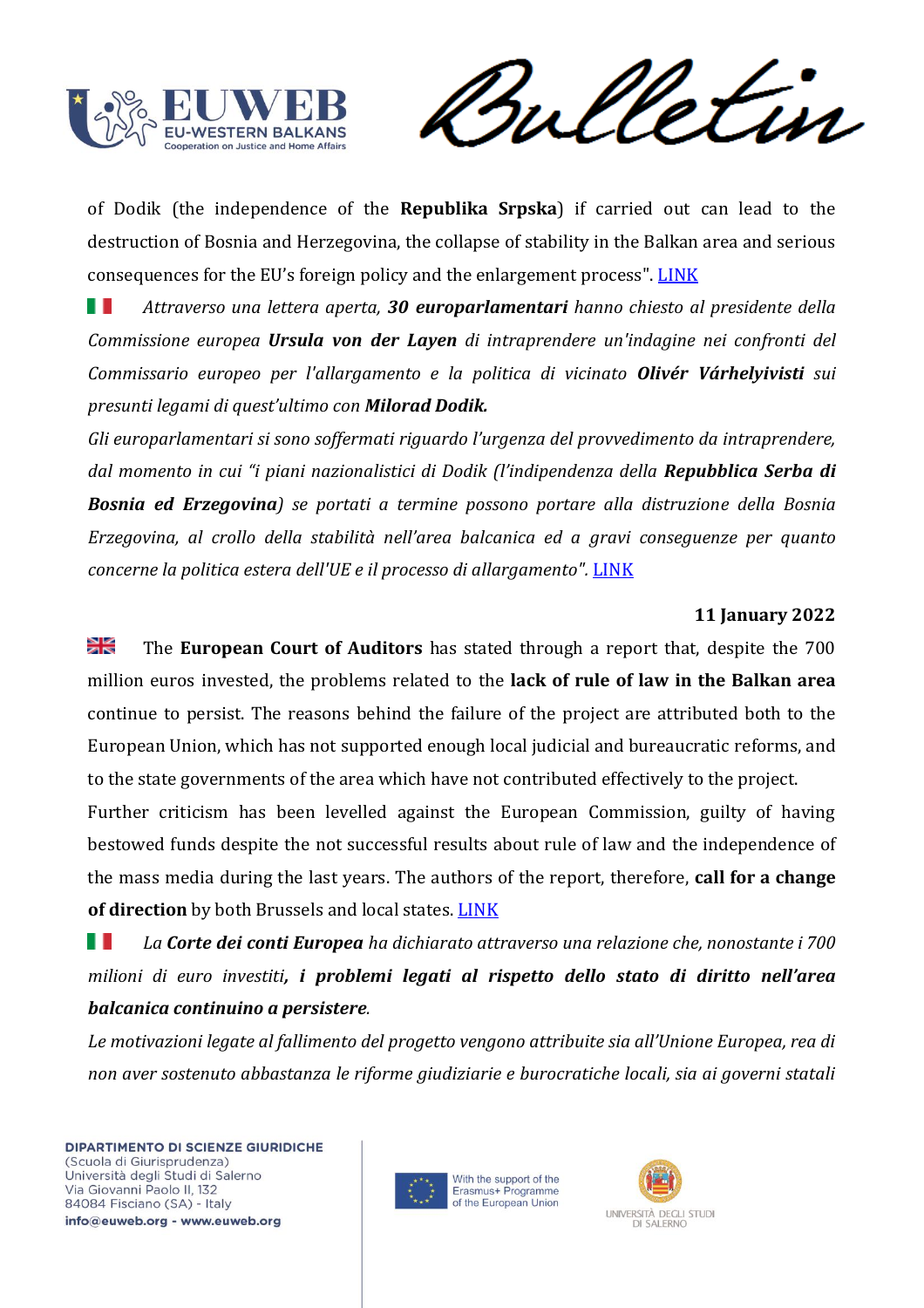

Sulletin

*dell'area i quali non hanno contribuito efficacemente al progetto.* 

*Ulteriori critiche sono state mosse nei confronti della Commissione Europea, colpevole di aver elargito fondi nonostante i risultati negli ultimi decenni stiano decretando effetti opposti a quelli desiderati, con stato di diritto ed indipendenza dei mass media messi sempre più in pericolo. Dagli autori della relazione viene auspicato, pertanto, un cambio di rotta da parte sia di Bruxelles che degli stati locali.* [LINK](https://europeanwesternbalkans.com/2022/01/11/european-court-of-auditors-eu-support-for-rule-of-law-in-western-balkans-ineffective/)

## **22 December 2021**

≱∉ **Rio Tinto controversy: Has the EU designated Serbia as a "sacrificial zone" for lithium extraction?** Activists of the Serbian association "Kreni-Promeni" protested by symbolically showing yellow cards in front of the EU delegation in Serbia. **The director of the Savo Manojlović association that according to their data the European Union finances an environmentally harmful project for the exploitation of lithium in the Jadar valley by the Rio Tinto company.** Furthermore, a few weeks earlier, the Serbian daily Blic published an article, where the EU defined the Jadar area as a "sacrificial zone". **The article cited the London-based NGO Corporate Watch, which referred to the network "Yes to Life, No to Mininig", among the first blogs to mention the term "sacrificial zone".** [LINK](https://europeanwesternbalkans.com/2021/12/22/rio-tinto-controversy-has-the-eu-designated-serbia-as-a-sacrificial-zone-for-lithium-extraction/)

HT. *Polemica di Rio Tinto: l'UE ha designato la Serbia come "zona sacrificale" per l'estrazione del litio? Gli attivisti dell'associazione serba "Kreni-Promeni" hanno protestato mostrando simbolicamente dei cartellini gialli davanti alla delegazione UE in Serbia. Il direttore dell'associazione Savo Manojlović che secondo i loro dati l'Unione Europea finanzia un progetto dannoso per l'ambiente di sfruttamento del litio nella valle del Jadar da parte dell'azienda Rio Tinto. Inoltre, poche settimane prima, il quotidiano serbo Blic ha pubblicato un articolo, dove l'UE ha definito la zona della Jadar come "zona sacrificale". L'articolo citava l'ONG con sede a Londra Corporate Watch, che faceva riferimento alla rete "Yes to Life, No to Mininig", tra i primi blog a citare l'espressione "zona sacrificale".* [LINK](https://europeanwesternbalkans.com/2021/12/22/rio-tinto-controversy-has-the-eu-designated-serbia-as-a-sacrificial-zone-for-lithium-extraction/)



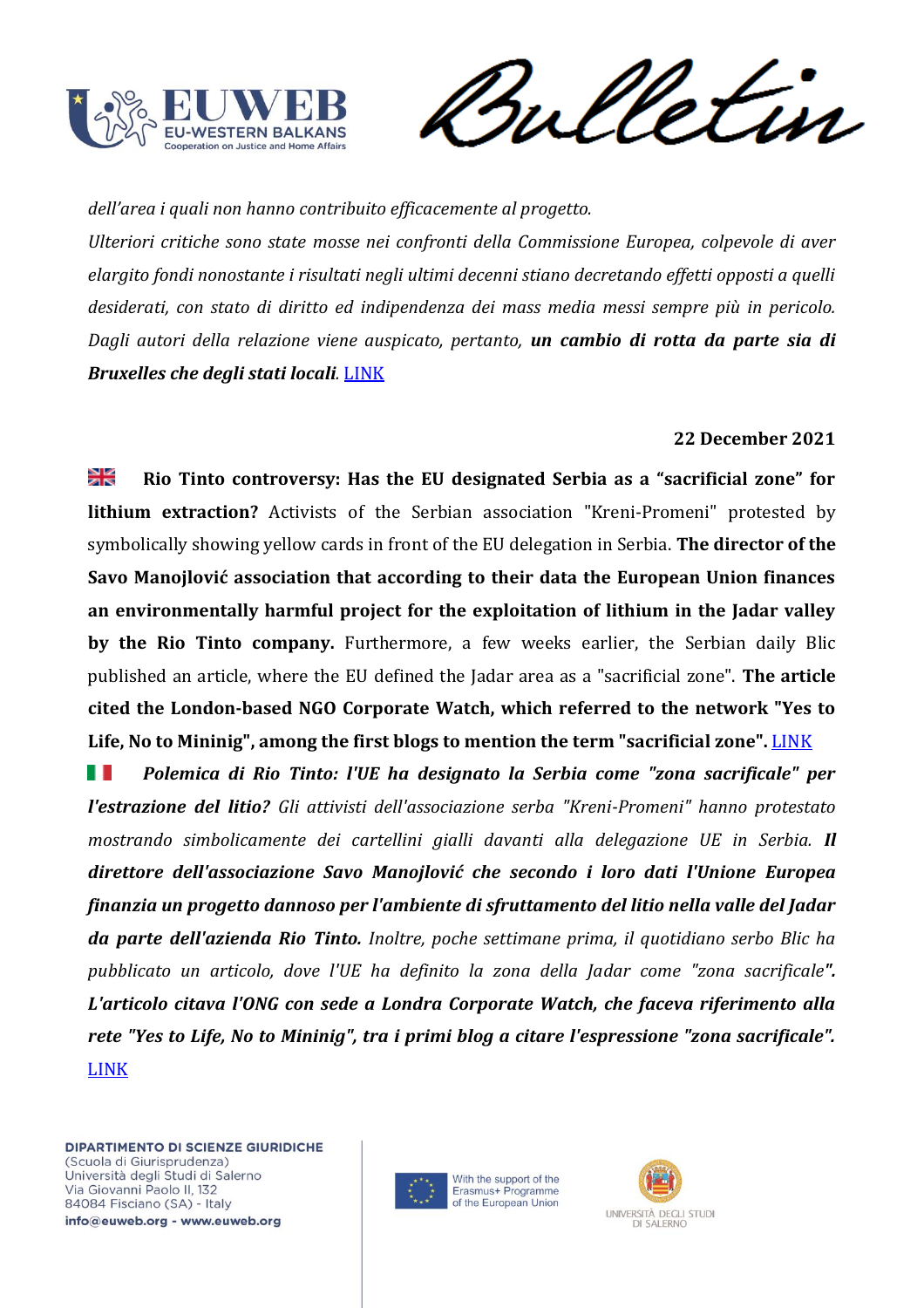



**22 December 2021**

≱≼ **Várhelyi blamed former HR Inzko for the current crisis in BiH, leaked minutes reveal.** European Commissioner for Enlargement Olivér Várhelyi said that according to the reports revealed by the European Union delegation in Bosnia and Herzegovina, former High Representative Valentin Inzko was responsible for the current political crisis in the country. The Istraga.ba portal describes Várhelyi as "benevolent" to Dodik, with actions like Inzko's amendments to the penal code such as banning the denial of the Srebrenica genocide, condemned by the US and EU. **The minutes stated that "although the amendments of the then High Representative Inzko could not be contested for the content, the problem is**  that the last days of his mandate had been imposed". **[LINK](https://europeanwesternbalkans.com/2021/12/22/varhelyi-blamed-former-hr-inzko-for-the-current-crisis-in-bih-leaked-minutes-reveal/)** 

HT. *Várhelyi ha accusato l'ex Alto Rappresentante Inzko per l'attuale crisi in Bosnia-Erzegovina, rivelano i verbali. Il Commissario Europeo per l'Allargamento Olivér Várhelyi ha affermato che da quanto emerge dai verbali rivelati dalla delegazione dell'Unione Europea in Bosnia-Erzegovina, l'ex Alto Rappresentante Valentin Inzko era responsabile dell'attuale crisi politica nel paese. Il portale Istraga.ba descrive Várhelyi come "benevolo" con Dodik, con azioni simili agli emendamenti di Inzko sul Codice penale come vietare la negazione del genocidio di Srebrenica, condannato dagli USA e UE. Nel verbale si afferma che "nonostante gli emendamenti dell'allora Alto Rappresentante Inzko non potessero essere contestati per il contenuto, il problema è che fossero stati imposti gli ultimi giorni del suo mandato".* [LINK](https://europeanwesternbalkans.com/2021/12/22/varhelyi-blamed-former-hr-inzko-for-the-current-crisis-in-bih-leaked-minutes-reveal/)

# **21 December 2021**

≱ছ As part of the **Open Balkan initiative**, the **Albanian Prime Minister** Edi Rama hosted the **leaders of Serbia and North Macedonia**, marking the evolution of regional cooperation that aims to facilitate trade and promote **economic development** by replicating the free flow of people, capital and goods already applied in the Schengen zone. As a matter of fact, the **five agreements signed** on 21 December by these leaders concern the conditions for **free access to the job market**, the interconnectivity of schemes of **electronic identification for citizens**



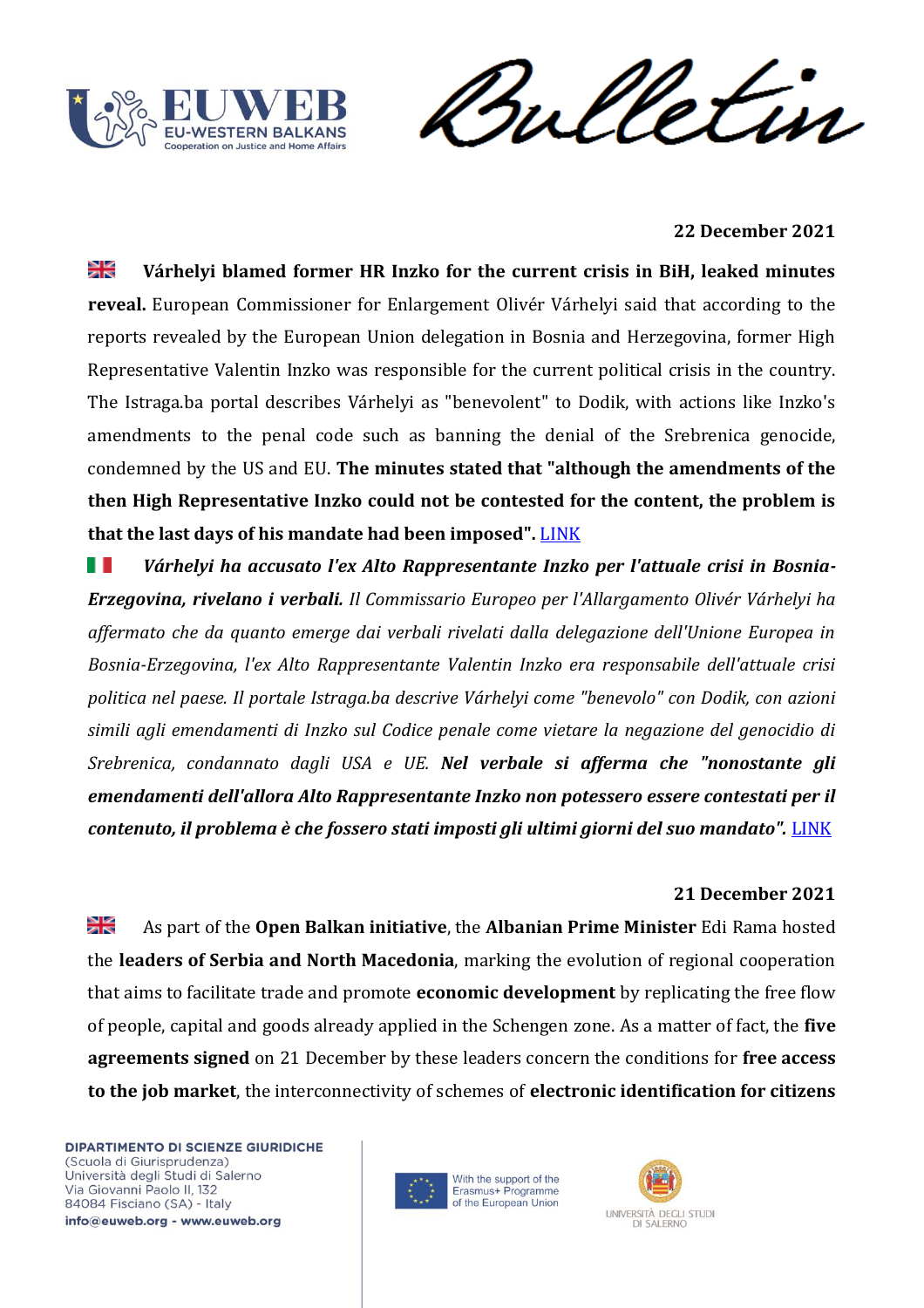

Sulletin

of the Western Balkans, the **mutual recognition of the authorisations** issued by authorised economic and security operators and the **collaboration** in the fields of **veterinary and food safety**. [LINK](https://europeanwesternbalkans.com/2021/12/21/rama-zaev-and-vucic-sign-multiple-agreements-at-the-open-balkan-summit-in-albania/)

Ш *Nell'ambito dell'iniziativa Open Balkan, il Primo Ministro albanese Edi Rama ha ospitato i leader di Serbia e Macedonia del Nord, segnando l'evoluzione di una cooperazione regionale che mira a facilitare il commercio e promuovere lo sviluppo economico replicando la libera circolazione di persone, capitali e merci già presente nell'area Schengen. I 5 accordi firmati nella giornata del 21 dicembre dai leader riguarderebbero infatti le condizioni per il libero accesso al mercato del lavoro, l'interconnessione dei sistemi di identificazione elettronica per i cittadini dei Balcani occidentali, il reciproco riconoscimento delle autorizzazioni per gli operatori economici e di sicurezza e la collaborazione nei settori della sicurezza alimentare e veterinaria.* [LINK](https://europeanwesternbalkans.com/2021/12/21/rama-zaev-and-vucic-sign-multiple-agreements-at-the-open-balkan-summit-in-albania/)

## **15 December 2021**

≱ছ **Bulgaria's blockade** delays the start of **EU accession** talks for North Macedonia and Albania for the second consecutive year. The reason for this action concerns an **unresolved historical event** with North Macedonia and mainly a **dispute over identity**. Bulgaria, therefore, suggested **separating the integration processes of North Macedonia and Albania** to allow Albania to advance on its European path; the Council instead affirmed that the **two countries need to progress together**. Yet, the election of the **new Bulgarian Prime Minister Petkov** seems to represent a new possibility for the lifting of the blockade, an action that would allow **Bulgaria to realign itself with the rest of the EU countries** in the process of EU enlargement towards the Western Balkans. [LINK](https://balkaninsight.com/2021/12/15/bulgaria-again-blocks-north-macedonia-albania-eu-accession-talks/)

. . *Il blocco della Bulgaria ritarda per il secondo anno consecutivo l'inizio dei colloqui di adesione all'UE per la Macedonia del Nord e l'Albania. Il motivo di questa azione riguarda una vicenda storica irrisolta con la Nord Macedonia e principalmente una disputa sull'identità. La Bulgaria suggerisce dunque di separare i processi d'integrazione della Macedonia del Nord e dell'Albania per permettere all'Albania di avanzare sul suo percorso europeo, il* 



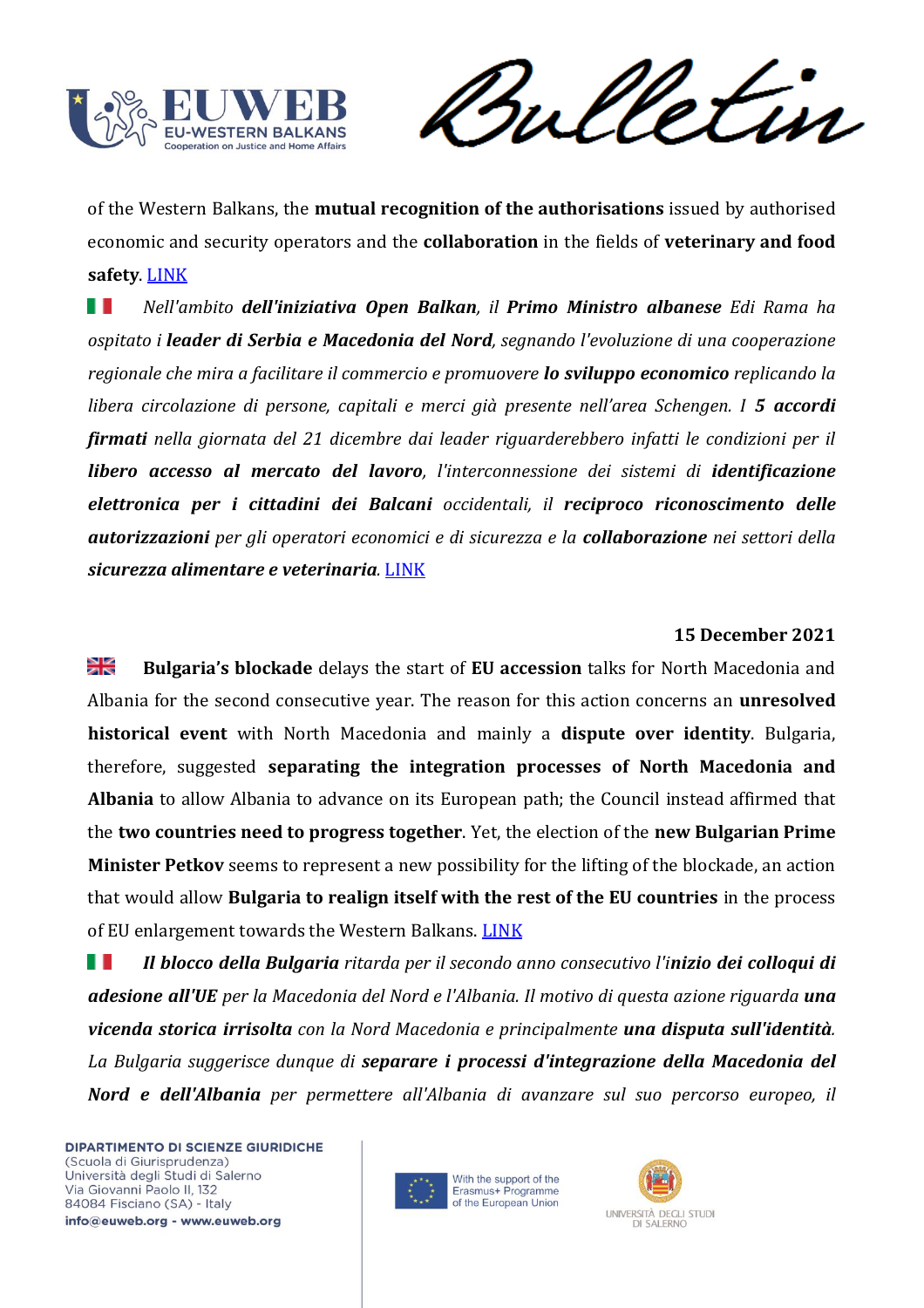

meletin

*Consiglio invece afferma che i due paesi debbano progredire insieme. L'elezione del nuovo primo ministro Bulgaro Petkov sembrerebbe però rappresentare una nuova possibilità per l'eliminazione del blocco, azione che permetterebbe alla Bulgaria di riallinearsi con il resto dei paesi dell'UE nel processo di allargamento dell'UE verso i Balcani occidentali.* [LINK](https://balkaninsight.com/2021/12/15/bulgaria-again-blocks-north-macedonia-albania-eu-accession-talks/)

## **7 December 2021**

꼭 Following the publication of the European Commission's 2021 Report on Kosovo, the **members of the Stabilization and Association Council** (SA Council) decided to meet in Brussels in order to analyze the situation and **progress made by Kosono in its European path**. The **topics** discussed concerned the **active role of the Kosovar government** in strengthening the rule of law, the **fight against corruption and organized crime**, the **respect for fundamental rights** and its public administration reform. Furthermore, the parties reiterated the **importance of visa liberalization** for Kosovar citizens and the **respect of political and economic criteria**, the development of financial and regional cooperation, the implementation of the **Stabilisation and Association Agreement** and finally the reaching of a full legally binding normalisation agreement with Serbia. [LINK](https://www.consilium.europa.eu/en/press/press-releases/2021/12/07/press-statement-following-the-4th-meeting-of-the-eu-kosovo-stabilisation-and-association-council-brussels-7-december-2021/)

Ш *A seguito della pubblicazione del report sul Kosovo del 2021 fatto dalla Commissione europea, i membri del Consiglio di Stabilizzazione e Associazione (SA Council) hanno deciso di riunirsi a Bruxelles per poter analizzare la situazione ed i progressi fatti dal Kosovo nell'ambito del suo percorso europeo. Le tematiche discusse hanno riguardato il ruolo attivo del governo kosovaro nel rafforzamento dello stato di diritto, la lotta alla corruzione e alla criminalità organizzata, il rispetto dei diritti fondamentali e la riforma della pubblica amministrazione. Inoltre, le parti hanno ribadito l'importanza della liberalizzazione dei visti per i cittadini kosovari ed il rispetto dei criteri politici e dei criteri economici, lo sviluppo di una cooperazione finanziaria e regionale, l'attuazione dell'accordo di stabilizzazione e associazione ed infine il raggiungimento di un accordo completo di normalizzazione giuridicamente vincolante con la Serbia.* [LINK](https://www.consilium.europa.eu/en/press/press-releases/2021/12/07/press-statement-following-the-4th-meeting-of-the-eu-kosovo-stabilisation-and-association-council-brussels-7-december-2021/)



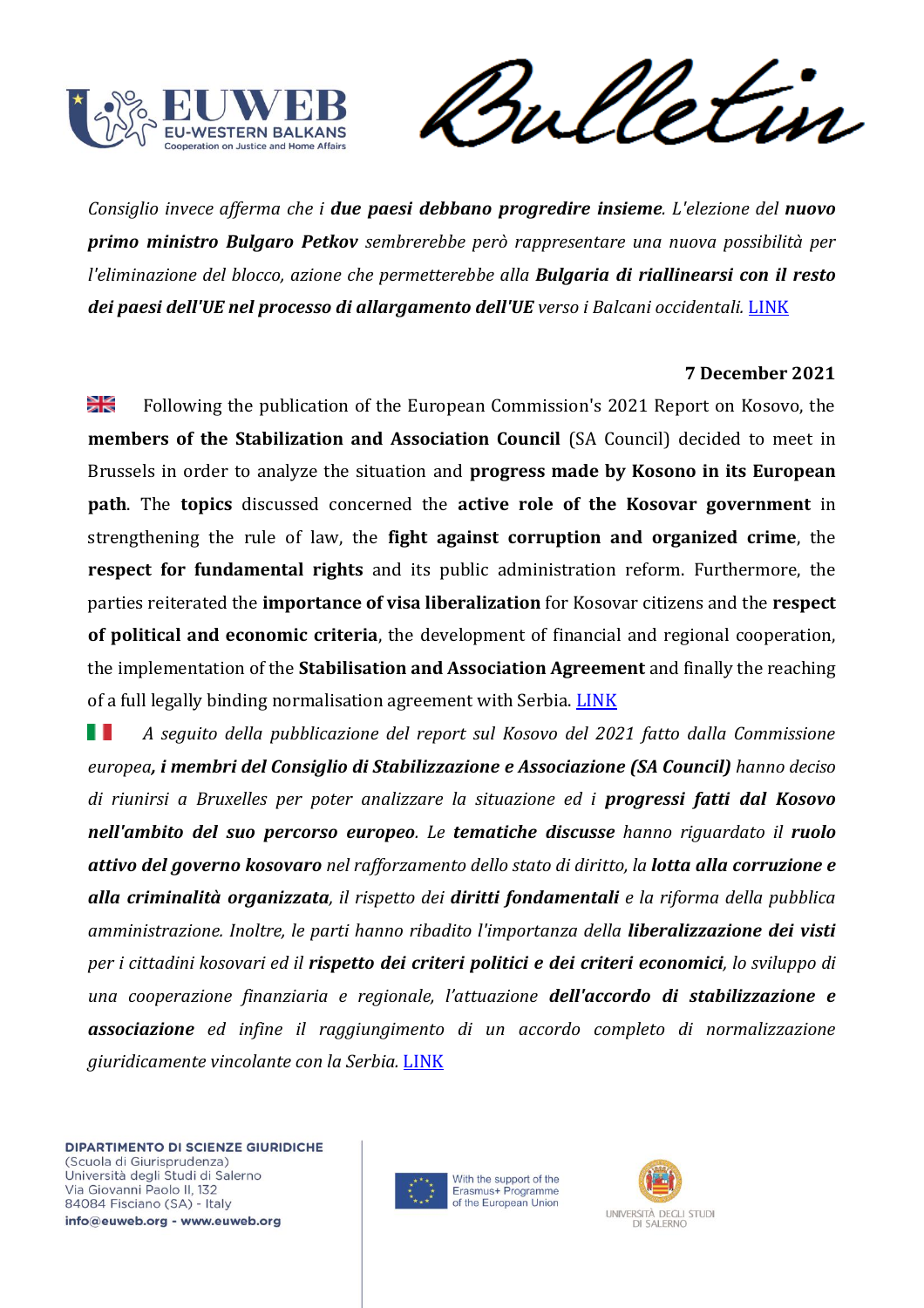



### **25 November 2021**

꼭 Last November, **Think for Europa Network** (TEN) and the **Directorate-General for Neighborhood and Enlargement Negotiations** (DG NEAR) organized an online discussion on the **2021 Enlargement Package**. Although the report shows some progress, there are **similar conclusions as last year**. The situation remains extremely **critical**, especially in the **areas of the rule of law**, which is why according to Gjergji Vurmo, Program Director at the Institute for Democracy and Mediation (IDM), if the European Union wants to relaunch enlargement towards the Western Balkans, it must be ready to take political and not just technical decisions. [LINK](https://europeanwesternbalkans.com/2021/11/25/the-2021-enlargement-package-similar-conclusions-as-last-year/)

*Lo scorso novembre Think for Europa Network (TEN) e la Direzione Generale della*  ш *Politica europea di vicinato e dei negoziati di allargamento (DG NEAR) hanno organizzato un dibattito sull'Enlargement Package del 2021. Nonostante il report evidenzi piccoli miglioramenti, si hanno però delle conclusioni simili a quelle dello scorso anno. La situazione rimane estremamente critica, soprattutto nelle aree dello stato di diritto, ecco perché secondo Gjergji Vurmo, Program Director at the Institute for Democracy and Mediation (IDM), se l'Unione Europea vuole rilanciare l'allargamento verso i Balcani occidentali, deve*  essere pronta a prendere delle decisioni politiche e non solo tecniche. **[LINK](https://europeanwesternbalkans.com/2021/11/25/the-2021-enlargement-package-similar-conclusions-as-last-year/)** 

### **15 October 2021**

≱⊮ **The recent tensions between Kosovo and Serbia could endanger the little progress made so far.** It all started when special units of the Kosovan police were deployed in the north for an anti-smuggling operation. However, **the operation resulted in riots and clashes that resulted in many injuries among policemen, demonstrators, and civilians. The demonstration involved Serbs and the response from its government was not long in coming, asking the international community to restore order in defense of its citizens residing in Kosovo.** [LINK](https://news.un.org/en/story/2021/10/1103242)

 *Le recenti tensioni tra Kosovo e Serbia potrebbero mettere in pericolo i pochi* 



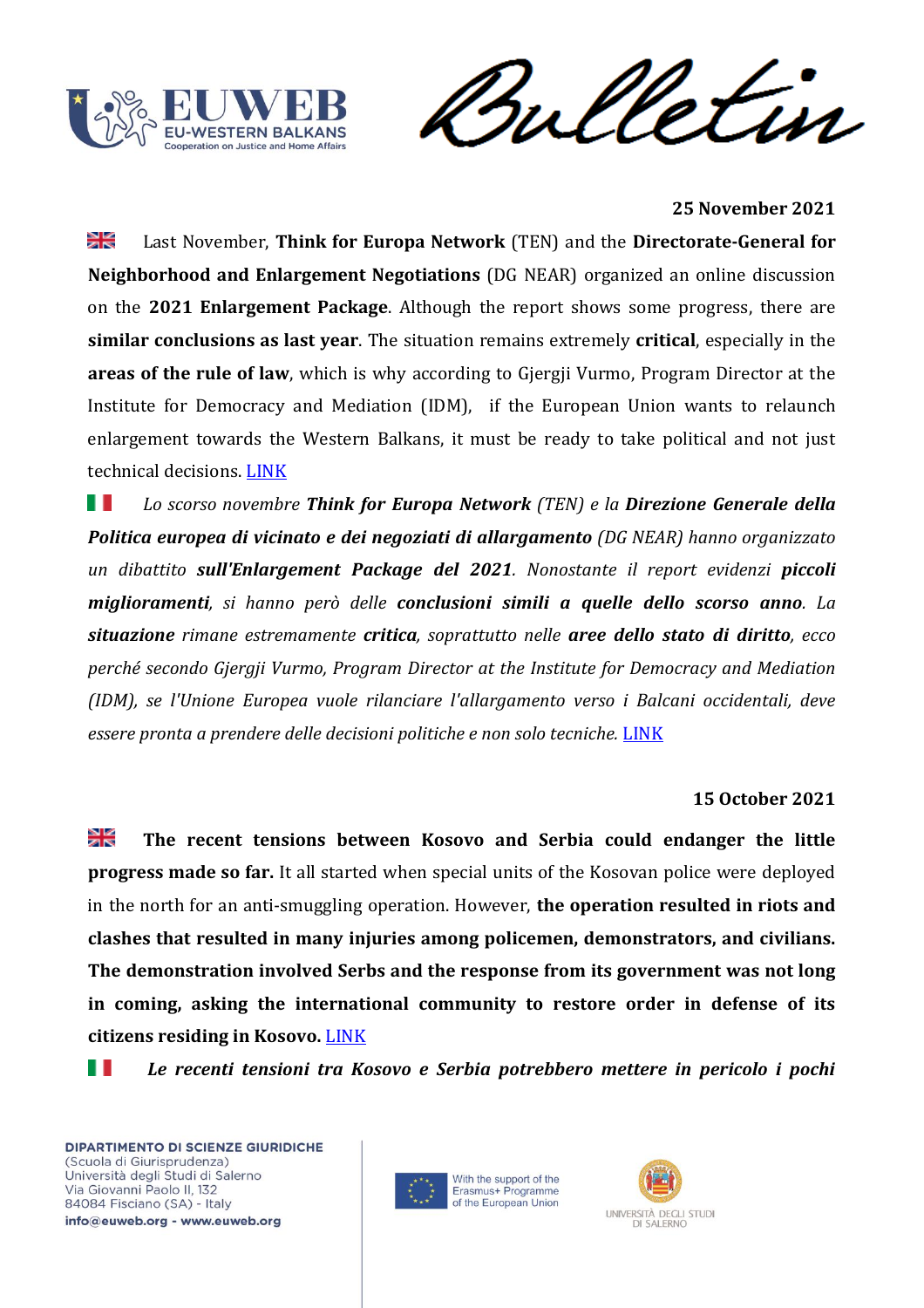

Sulletin

*progressi fatti finora. Tutto è cominciato quando le unità speciali della polizia kosovara sono state disposte nel nord per un'operazione anticontrabbando. Tuttavia, l'operazione ha provocato sommosse e scontri che hanno provocato molti feriti tra poliziotti, manifestanti e civili. La manifestazione ha coinvolto dei serbi e la risposta da parte del proprio governo non si è fatta aspettare, chiedendo alla comunità internazionale di ristabilire l'ordine in difesa dei propri cittadini residenti in Kosovo.* [LINK](https://news.un.org/en/story/2021/10/1103242)

## **28 September 2021**

≫⊯ **Von Der Leyen's Western Balkans Tour Begins: Supporting EU Integration in Albania and Macedonia.** The trip begins in Tirana, where President von Der Leyen took part in the inauguration of the "Korb Muça School and Europa Kindergarten", rebuilt with EU funds after the 2019 earthquake. **The president stated that Albania is part of the EU and that it will work for the continuation of the accession process of Albania and North Macedonia**. Concerns were expressed **about the tense situation between Kosovo and Serbia and underlined the importance of dialogue.** The President of the European Commission then arrived in Skopje, where she met Prime Minister Zoran Zaev and President Stevo Pendarovski and she also visited the Youth Cultural Center. **Von Der Leyen said the EU and North Macedonia must work side by side stressing that the future of Macedonia lies in the European Union.** [LINK](https://europeanwesternbalkans.com/2021/09/28/von-der-leyens-first-day-of-wb-tour-messages-of-support-to-eu-path-of-albania-and-north-macedonia/)

 *Inizia il tour dei Balcani occidentali di Von Der Leyen: sostegno all'integrazione UE in Albania e Macedonia. Il viaggio comincia a Tirana, dove la Presidente Von Der Leyen ha preso parte all'inaugurazione della "Korb Muça School and Europa Kindergarten", ricostruita con fondi UE dopo il sisma del 2019. La presidente ha affermato che l'Albania è parte dell'UE e che lavorerà affinché per il prosieguo del processo di adesione di Albania e Macedonia del Nord. Preoccupazioni sono state espresse riguardo la situazione tesa tra Kosovo e Serbia e sottolinea l'importanza del dialogo. La presidente della Commissione europea è arrivata poi a Skopje, dove ha incontrato il primo ministro Zoran Zaev e il presidente Stevo Pendarovski e ha* 



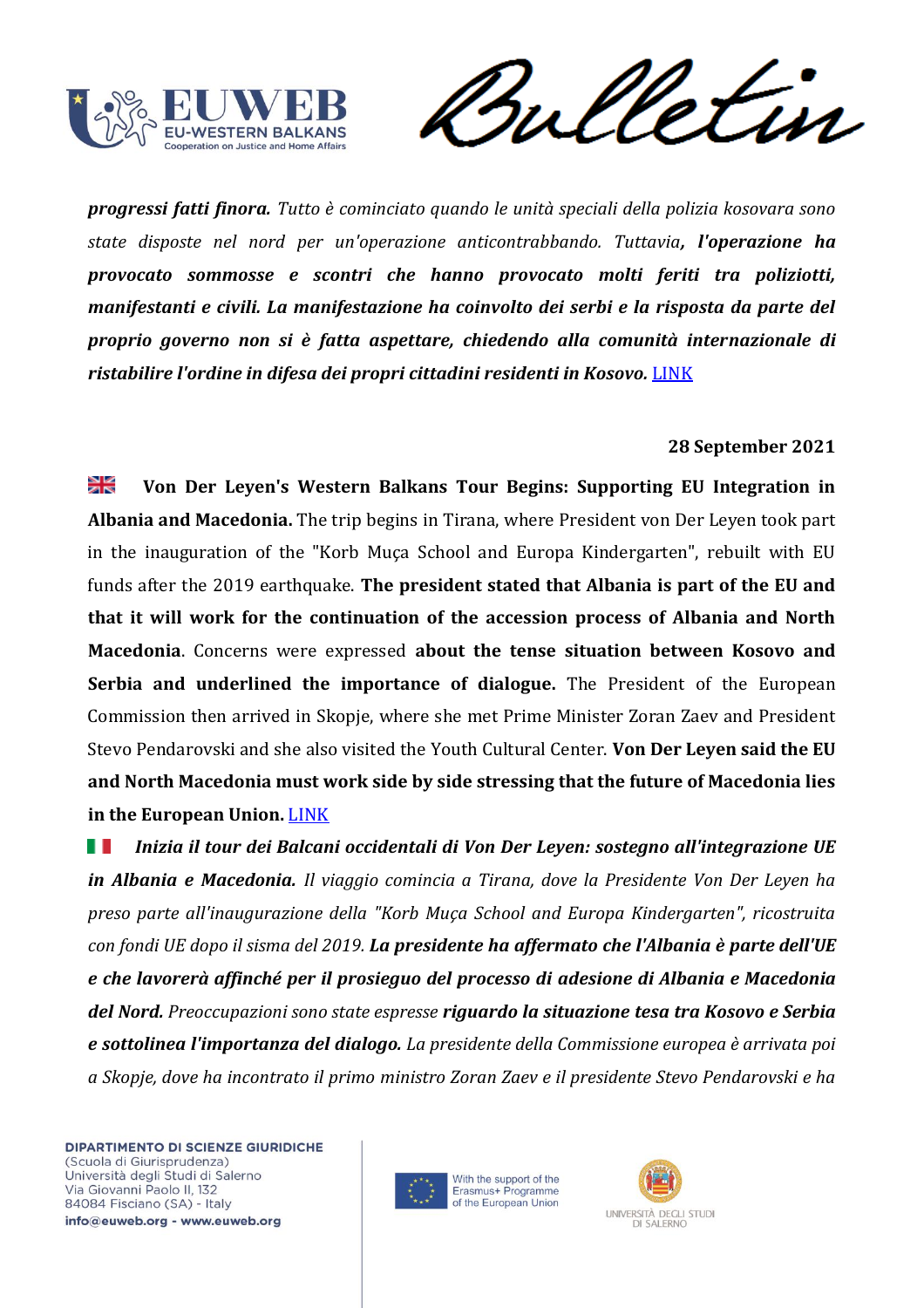

Vetin rul

*anche visitato il Centro culturale giovanile. Von Der Leyen ha affermato che UE e Macedonia del Nord devono lavorare fianco a fianco sottolineando che il futuro della Macedonia è in Unione Europea.* [LINK](https://europeanwesternbalkans.com/2021/09/28/von-der-leyens-first-day-of-wb-tour-messages-of-support-to-eu-path-of-albania-and-north-macedonia/)

## **23 September 2021**

≫⊯ **Borrell worried about the situation in northern Kosovo,** calls for a reduction in the escalation of violence. The EU calls for a halt to the violence escalation in northern Kosovo, bringing dialogue between Belgrade and Pristina to restore a peaceful atmosphere and work on possible solutions. The High Representative of the Union for Foreign Affairs and Security Policy **Josep Borrell also urges the two countries to comply with the dialogue obligations without further delay**, putting the emphasis on the 2011 agreements, as these are valid and binding by Serbia and Kosovo. [LINK](https://europeanwesternbalkans.com/2021/09/23/borrell-the-eu-calls-for-an-immediate-de-escalation-in-the-north-of-kosovo/)

*Borrell preoccupato per la situazione nel nord del Kosovo, chiede una riduzione dell'escalation di violenze. L'UE chiede di fermare l'escalation di violenza nel nord del Kosovo, portando il dialogo tra Belgrado e Pristina per ripristinare un'atmosfera pacifica e lavorare su possibili soluzioni. L'alto rappresentante dell'Unione per gli affari esteri e la politica di sicurezza Josep Borrell, inoltre, esorta i due paesi a rispettare gli obblighi di dialogo senza ulteriori indugi, mettendo l'accento sugli accordi del 2011, essendo questi validi e vincolanti da Serbia e Kosovo.* [LINK](https://europeanwesternbalkans.com/2021/09/23/borrell-the-eu-calls-for-an-immediate-de-escalation-in-the-north-of-kosovo/)

### **16 September 2021**

꽃 **The European Parliament authorizes IPA III funding of**  $\epsilon$  **14.2 billion. Parliament** cleared the next generation IPA III pre-accession instrument, funding seven countries to meet future EU membership obligations. The instrument will focus on obligations such as climate and environmental protection, human rights, and gender equality**.** EU parliamentarian Željana Zovko stresses that the governance of this instrument has been improved for a better allocation of funds, to create new infrastructures and jobs, guarantee stability and security in



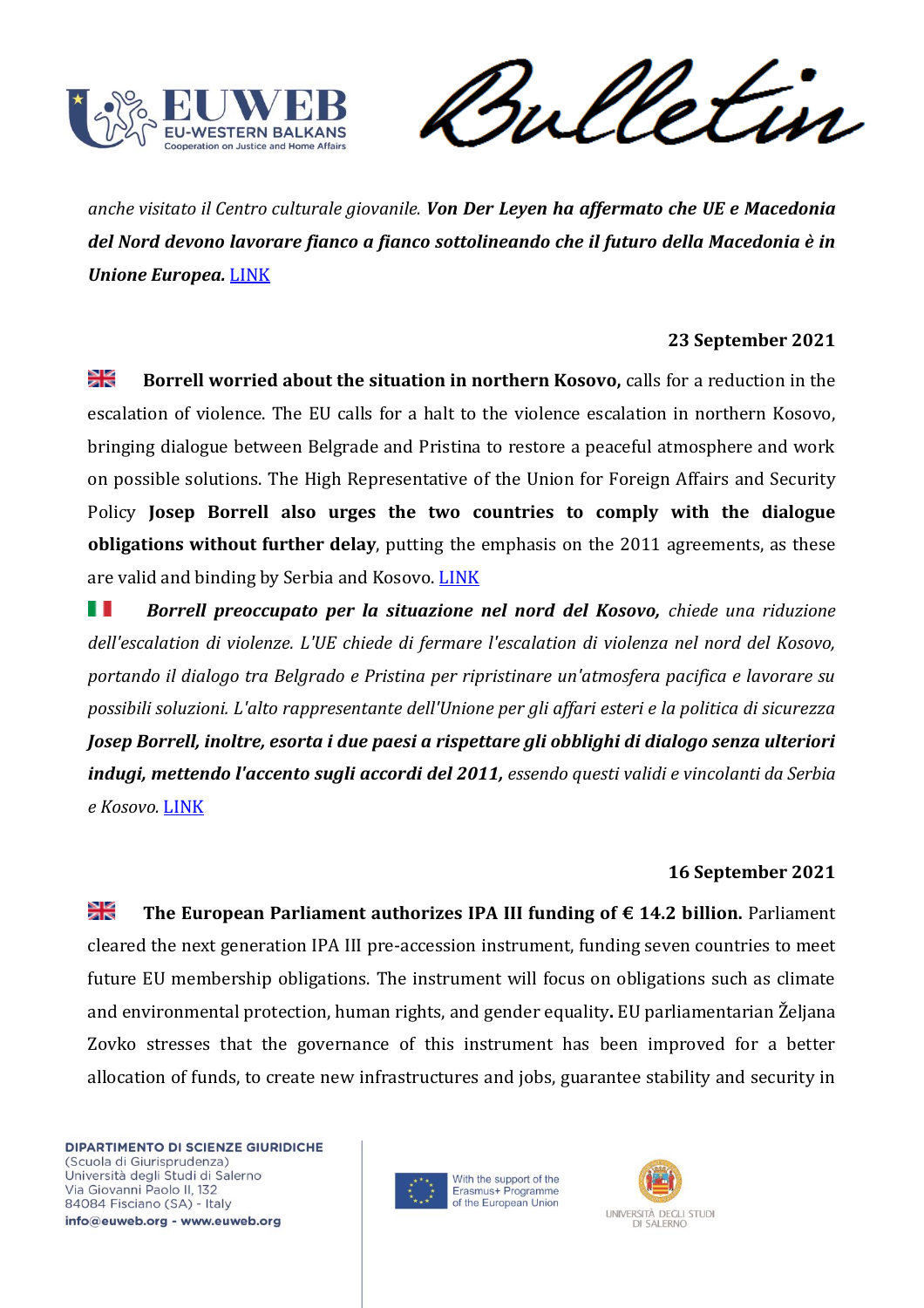

rul

the region. **[LINK](https://europeanwesternbalkans.com/2021/09/16/european-parliament-gives-green-light-to-ipa-iii-worth-14-2-billion-euro/)** 

 *Il Parlamento europeo autorizza il finanziamento l'IPA III da 14,2 miliardi di euro. Il parlamento ha autorizzato lo strumento di nuova generazione di preadesione IPA III, il finanziamento a sette paesi per soddisfare gli obblighi della futura adesione all'UE. Lo strumento verterà su obblighi come protezione del clima e dell'ambiente, diritti umani e parità di genere. La parlamentare EU Željana Zovko sottolinea che la governance di questo strumento è stata migliorata per una migliore allocazione dei fondi, per creare nuove infrastrutture e posti di lavoro, garantendo stabilità e sicurezza della regione.* [LINK](https://europeanwesternbalkans.com/2021/09/16/european-parliament-gives-green-light-to-ipa-iii-worth-14-2-billion-euro/)

# **16 August 2021**

≱ਵ **Albania, Kosovo, Montenegro, and North Macedonia respond to Washington's request for withdrawal from Kabul.** Albania, Kosovo, Montenegro, and North Macedonia **participated in the announcement by the US State Department on the withdrawal from Afghanistan following the conquest of Kabul**. With the worsening situation, these Western Balkan countries have offered their help to anyone who wants to leave Afghanistan. The official statement comes from the Albanian Prime Minister Edi Rama, the President of Kosovo Vjosa Osmani and the Prime Minister of North Macedonia Zoran Zaev, **willing to temporarily host Afghan refugees, to ensure that their fundamental rights and freedoms are respected.** [LINK](https://europeanwesternbalkans.com/2021/08/16/albania-kosovo-montenegro-and-north-macedonia-join-a-statement-on-departures-from-afghanistan/)

 *Albania, Kosovo, Montenegro e Macedonia del Nord, rispondono alla richiesta di Washington per il ritiro da Kabul. Albania, Kosovo, Montenegro e Macedonia del Nord hanno partecipato all'annuncio del Dipartimento di stato americano sulla ritirata dall'Afganistan a seguito della conquista di Kabul. Dato il peggiorare della situazione, questi paesi dei Balcani occidentali hanno offerto il loro aiuto per chiunque voglia lasciare l'Afganistan. Il comunicato ufficiale arriva dal primo ministro albanese Edi Rama, dal presidente del Kosovo Vjosa Osmani e dal primo ministro della Macedonia del Nord Zoran Zaev, disposti ad ospitare temporaneamente profughi afgani, per assicurargli il rispetto dei loro diritti e libertà* 



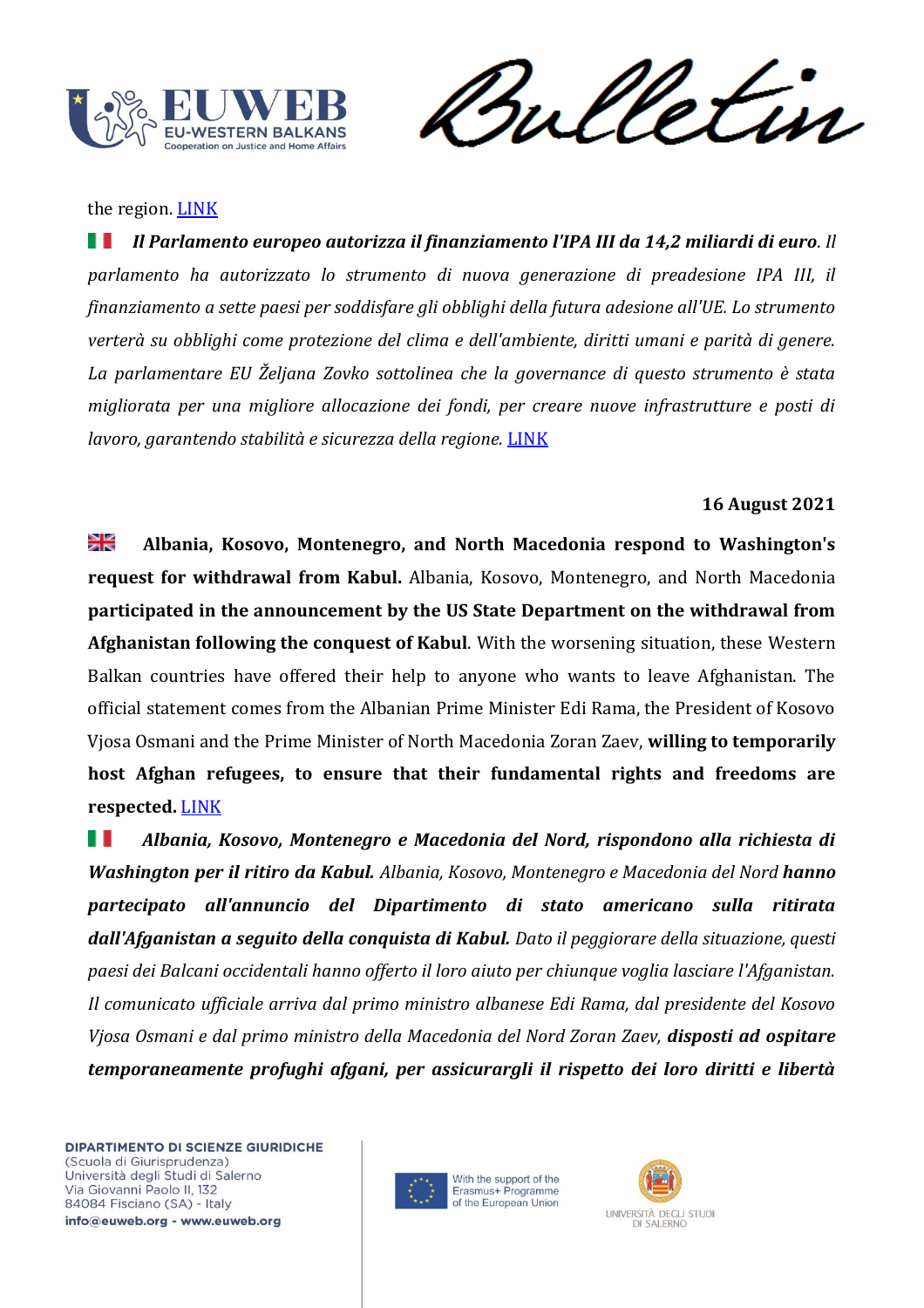

Sulletin

## *fondamentali.* [LINK](https://europeanwesternbalkans.com/2021/08/16/albania-kosovo-montenegro-and-north-macedonia-join-a-statement-on-departures-from-afghanistan/)

## **12 August 2021**

₩ **Cooperation in the Balkans is beneficial, and we support the Common Regional Market, says the German government.** The German spokesman reaffirmed the importance of continuing the European integration process in the countries of the western Balkans, **underlining the important project regarding the Regional Market Action Plan: the objectives are the pursuit of tourist mobility with ID, mobility for third-country nationals and recognition of academic and professional qualifications.** Chancellor Merkel at the summit on 5 July in Berlin said that **these efforts need to be doubled and that the EU-Balkan enlargement commitment remains unchanged.** The leaders of Albania, North Macedonia and Serbia renamed the "Open Balkans" initiative after the Skojpe conference on 29 July. **However, Bosnia-Ervegovina, Kosovo and Montenegro do not join it.** [LINK](https://europeanwesternbalkans.com/2021/08/12/german-government-any-cooperation-in-balkans-is-beneficial-we-support-common-regional-market/)

 *La cooperazione nei Balcani è vantaggiosa e supportiamo il Mercato Regionale Comune, afferma il Governo tedesco. Il portavoce tedesco ha riaffermato l'importanza di continuare il processo di integrazione europeo nei paesi dei Balcani occidentali, sottolineando l'importante progetto riguardo il Piano d'Azione del Mercato Regionale: gli obietti vi sono il perseguimento sulla mobilità turistica con carta d'identità, mobilità per i cittadini di paesi terzi e riconoscimento dei titoli accademici e professionali. La Cancelliera Merkel al vertice del 5 luglio a Berlino ha affermato che questi sforzi vanno raddoppiati e che l'impegno di allargamento UE-Balcani rimane invariato. I leader di Albania, Macedonia del Nord e Serbia hanno rinominato l'iniziativa "Balcani Aperti" dopo la conferenza di Skojpe del 29 luglio. Tuttavia, Bosnia-Ervegovina, Kosovo e Montenegro non vi aderiscono.* [LINK](https://europeanwesternbalkans.com/2021/08/12/german-government-any-cooperation-in-balkans-is-beneficial-we-support-common-regional-market/)

#### **05 August 2021**

꽃

**Montenegrin Deputy Prime Minister** Dritan Abazovic reiterated his invitation to the



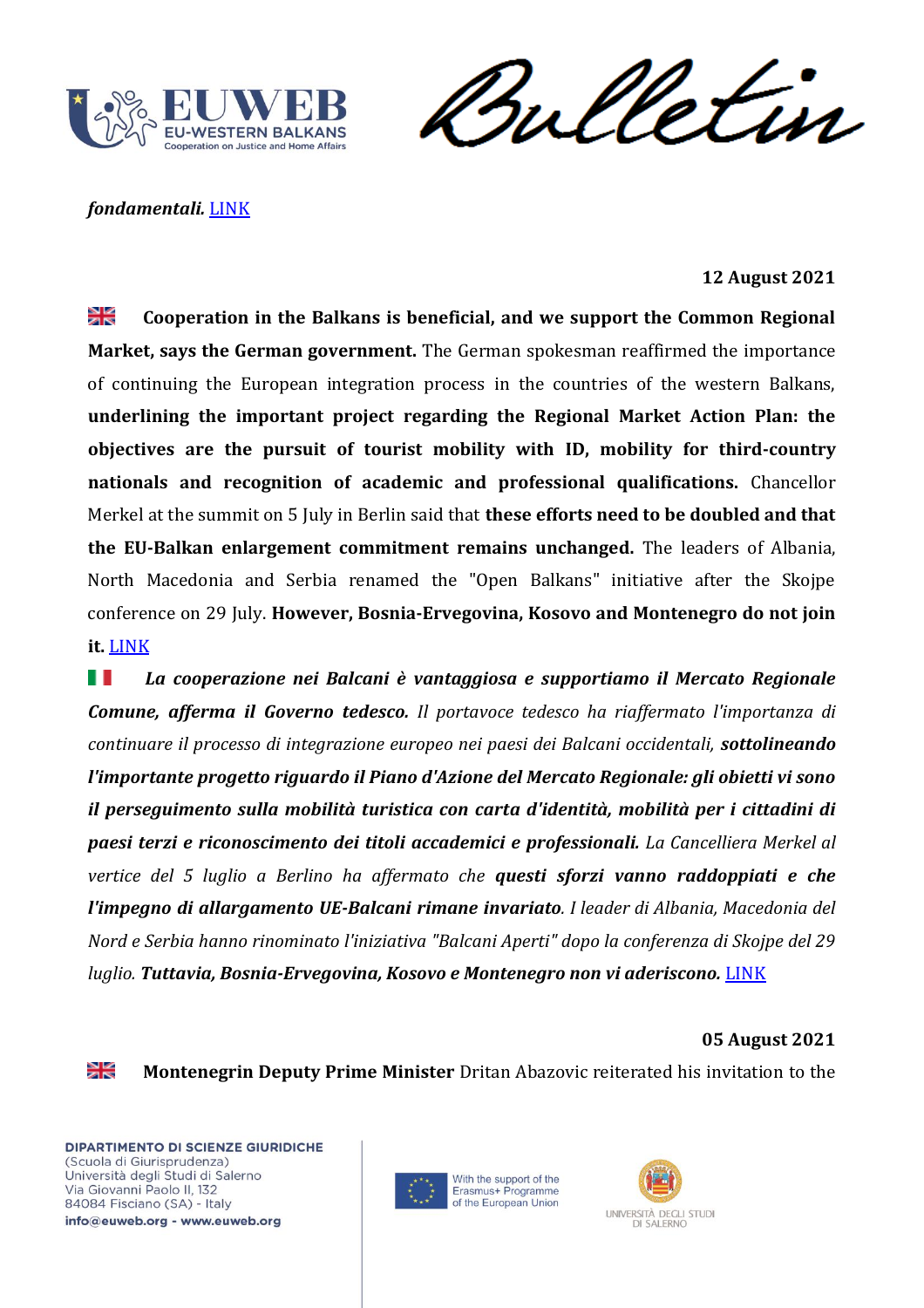

Serbian authorities to **extradite former fugitive President Svetozar Marovic**, who has been hiding in Serbia since 2016 **to avoid serving a three-year, nine-month sentence for corruption.**

Montenegro has issued an arrest warrant for Marovic and has formally requested his extradition from Serbia since 2019: his jail sentence expires under the statute of limitations in 2026. [LINK](https://balkaninsight.com/2021/08/05/montenegro-presses-serbia-again-over-fugitive-ex-presidents-extradition/)

H H *Il vice primo ministro montenegrino Dritan Abazovic ha rinnovato l'invito alle autorità serbe di estradare l'ex presidente latitante Svetozar Marovic, nascosto in Serbia dal 2016 per evitare di scontare una condanna di tre anni e nove mesi per corruzione.*

*Il Montenegro ha emesso un mandato di arresto per Marovic e ha chiesto formalmente la sua estradizione dalla Serbia fin dal 2019: la prescrizione per le condanne scatterà nel 2026.* [LINK](https://balkaninsight.com/2021/08/05/montenegro-presses-serbia-again-over-fugitive-ex-presidents-extradition/)

# **03 August 2021**

≫i<br>Xi **PM of Montenegro Zdravko Krivokapić and PM of Albania Edi Rama** inaugurated a joint border crossing point named **"Zatrijebačka Cijevna – Grabon"**, located between the two countries with the presence of Hermann Spitz, in charge of EU Delegation in Montenegro: it was financed with the support of the European Union under the **IPA cross-border cooperation program Montenegro – Albania.** [LINK](https://europeanwesternbalkans.com/2021/08/03/krivokapic-and-rama-open-a-joint-border-crossing-between-montenegro-and-albania/)

H *I primi ministri del Montenegro Zdravko Krivokapić e dell'Albania Edi Rama hanno inaugurato un valico di frontiera congiunto "Zatrijebačka Cijevna – Grabon", con la presenza di Hermann Spitz, incaricato d'affari della delegazione dell'UE in Montenegro: esso è stato finanziato con il sostegno dell'Unione Europea nell'ambito del programma di cooperazione transfrontaliera IPA Montenegro – Albania.* [LINK](https://europeanwesternbalkans.com/2021/08/03/krivokapic-and-rama-open-a-joint-border-crossing-between-montenegro-and-albania/)

### **17 July 2021**

≱ছ

The Council extended mandates of the **Union Special Representatives** in Bosnia and



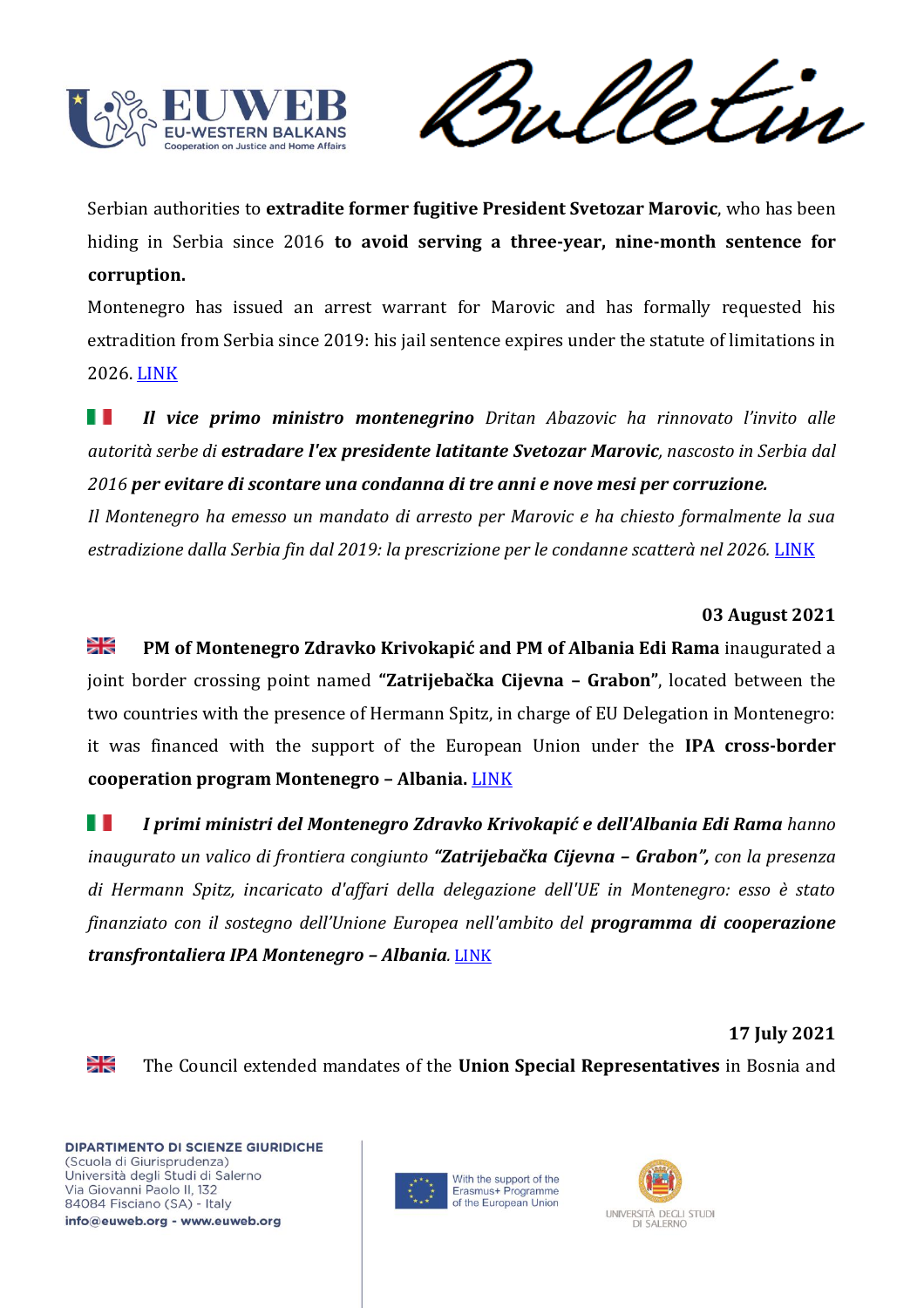

rul etin

Herzegovina and Kosovo until 31 August 2023, thereby continuing to support the implementation of the **General Framework Agreement for Peace in Bosnia and Herzegovina**. The task of diplomats is to contribute to the establishment **of a stable, peaceful, and democratic system compatible with European values.** [LINK](https://europeanwesternbalkans.com/2021/07/19/eu-extends-mandates-of-special-representatives-in-bih-and-kosovo-until-2023/)

H T *Il Consiglio ha prorogato fino al 31 agosto 2023 i mandati dei Rappresentanti speciali dell'Unione in Bosnia Erzegovina e in Kosovo continuando in questo modo a sostenere l'attuazione del General Framework Agreement for Peace in Bosnia-Erzegovina. Il compito dei diplomatici è quello di contribuire all'istituzione di un sistema stabile, pacifico e democratico compatibile con i valori europei.* [LINK](https://europeanwesternbalkans.com/2021/07/19/eu-extends-mandates-of-special-representatives-in-bih-and-kosovo-until-2023/)

## **07 July 2021**

≱ছ The **National Convention on the European Union**, an Organisation with Serbian representatives from the civil and governmental spheres, invited the EU institutions, the Member States, and the states in the Western Balkans to organise **a formal participation of the region in the Conference on the Future of Europe**. This hope is expressed in the declaration released: the goal is to be able to **seek common answers to the challenges facing the region.** [LINK](https://europeanwesternbalkans.com/2021/07/07/serbian-national-convention-on-eu-urges-for-formal-inclusion-of-the-region-in-future-of-europe-conference/)

ш *La Convenzione Nazionale sull'Unione Europea, un'organizzazione con rappresentativi provenienti civile e governativa serba, ha invitato le istituzioni dell'UE, gli Stati membri ed i diversi stati nei Balcani occidentali a organizzare una partecipazione formale della regione nella Conferenza sul Futuro dell'Europa. Questa speranza viene esplicitata nella dichiarazione rilasciata: l'obiettivo è di poter cercare risposte comuni alle sfide che attanagliano la regione.* [LINK](https://europeanwesternbalkans.com/2021/07/07/serbian-national-convention-on-eu-urges-for-formal-inclusion-of-the-region-in-future-of-europe-conference/)

**01 July 2021**

≱ছ

**The accession of North Macedonia into the European Union** after 15 years **is still**



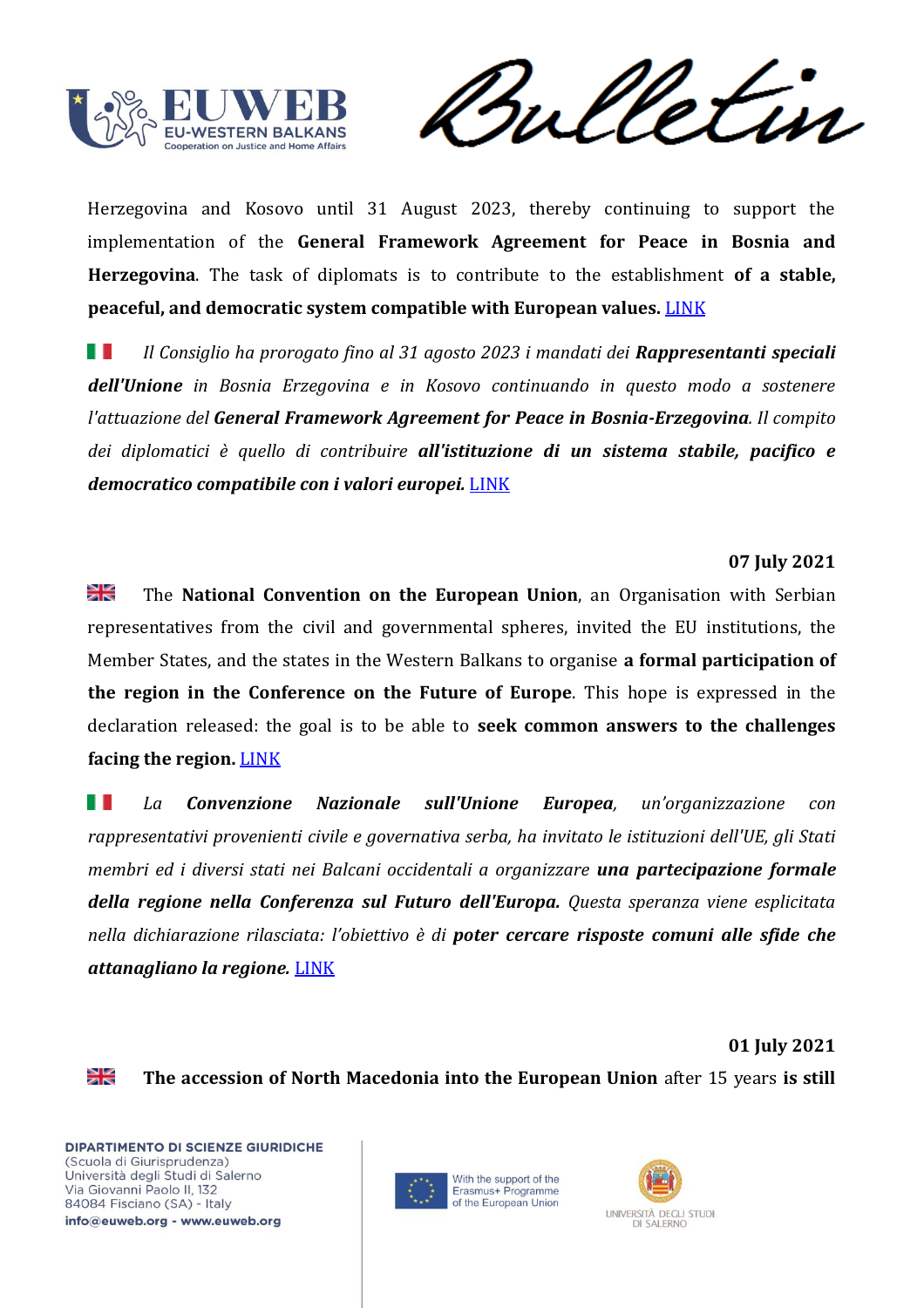

meletin

**at sea**. The topic was recently discussed at the **Prespa Forum Dialogue**, during the debate entitled **"The Road to EU: What to Expect When You're Expecting"**: **Nikola Dimitrov**, Macedonian minister in charge of European integration, strongly criticized internal nationalisms, which weaken the union and its values (with **a clear allusion to Bulgaria**, which vetoes the accession's request of Skopje). [LINK](https://europeanwesternbalkans.com/2021/07/01/lack-of-eus-decision-on-north-macedonia-weakens-the-proponents-of-enlargement-in-the-region/)

H. *L'ingresso della Macedonia del Nord nell'Unione Europea dopo 15 anni è ancora in alto mare. L'argomento è stato recentemente discusso al Prespa Forum Dialogue, nel corso del dibattito intitolato "The Road to EU: What to Expect When You're Expecting": Nikola Dimitrov, ministro macedone incaricato all'integrazione europea, ha aspramente criticato i nazionalismi interni, i quali indeboliscono l'unione ed i suoi valori (con una chiara allusione nei confronti della Bulgaria, la quale pone il veto nei confronti dell'ingresso di Skopje.* [LINK](https://europeanwesternbalkans.com/2021/07/01/lack-of-eus-decision-on-north-macedonia-weakens-the-proponents-of-enlargement-in-the-region/)

# **10 June 2021**

≱ছ Six defendants were convicted of **a total of 42 years' imprisonment** for the **inhuman treatment and illegal detention of Serb and Croatian civilians** in Silos, in the Krupa military barracks, in Zovik and at the 9 Maj school in Pazaric, and for forcing the civilian population to perform forced labour (without a process) in deplorable conditions during the civil war in the 1990s. Judge Begtasevic has ordered this second-instance verdict considering the omniscience by the defendants on the belonging of the victims to the civil sphere: the latter still suffer the psychological and physical effects of those events. [LINK](https://balkaninsight.com/2021/06/10/silos-forty-two-years-for-crimes-in-hadzici-area/)

H H *Sei imputati sono stati condannati per un totale di 42 anni di reclusione per il trattamento disumano e la detenzione illegale di civili serbi e croati a Silos, nella caserma militare di Krupa, a Zovik e presso la scuola 9 Maj di Pazaric, nonché per aver obbligato la popolazione civile ad eseguire lavori forzati (senza alcun processo) in condizioni deplorevoli nel corso della guerra civile negli anni '90.*

*Il giudice Begtasevic ha disposto la sentenza di secondo grado considerando l'onniscienza da* 



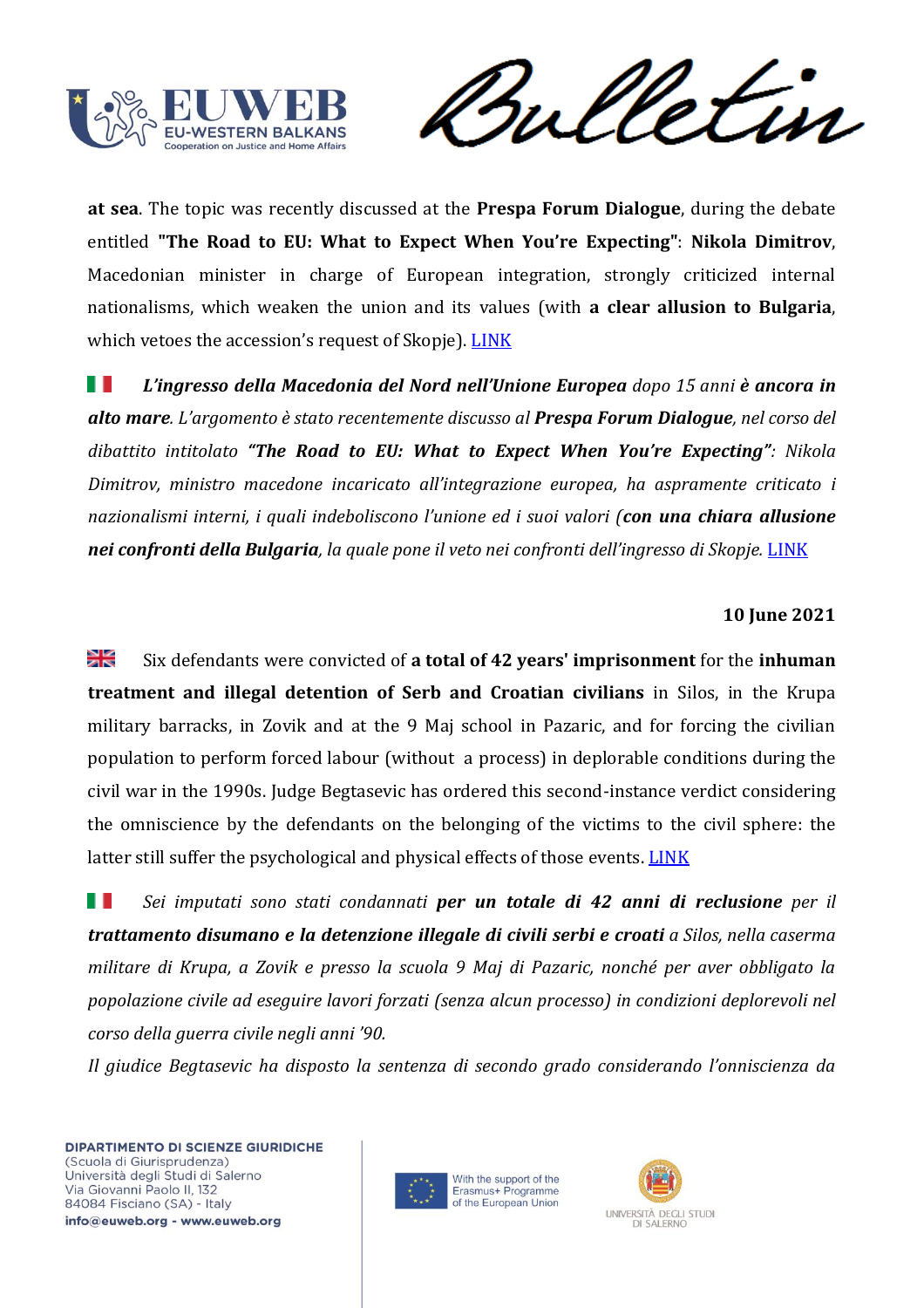

Vetin rul

*parte degli imputati sull'appartenenza delle vittime alla sfera civile: questi ultimi ancora oggi subiscono gli effetti psicologi e fisici di quegli eventi.* [LINK](https://balkaninsight.com/2021/06/10/silos-forty-two-years-for-crimes-in-hadzici-area/)

## **09 June 2021**

꾉 The Albanian Parliament voted in favor of the **impeachment procedure for the newly elected President Ilir Meta**, guilty of having violated 16 articles of the constitution since his election on 25 April. Before reaching this conclusion, an investigative commission was instructed to investigate the matter: **to remove Mr. Meta from office, The Albanian Constitutional Court will have to give final approval through a majority of votes**: at least six members must be present at the plenary session and the majority - or at least five members - must vote in favor of impeachment. President Meta, after calling the investigation "illegal", **is preparing to oppose the proceedings**. [LINK](https://www.euronews.com/2021/06/09/albanian-mps-have-just-voted-to-impeach-their-president-here-s-why)

H I *Il Parlamento albanese ha votato a favore della procedura di impeachment per il neoeletto Presidente Ilir Meta, reo di aver violato 16 articoli della costituzione fin dalla sua elezione dello scorso 25 aprile. Prima di giungere a questo epilogo, una commissione investigativa è stata incaricata di svolgere un'inchiesta al riguardo: affinché Meta venga rimosso dall'incarico, la Corte costituzionale albanese dovrà dare l'approvazione attraverso la maggioranza dei voti: almeno sei membri devono essere presenti alla sessione plenaria e la maggioranza - o almeno cinque membri - devono votare a favore dell'impeachment. Il presidente Meta, dopo aver definito "illegale" il tutto, è preparato a contrastare il procedimento. [LINK](https://www.euronews.com/2021/06/09/albanian-mps-have-just-voted-to-impeach-their-president-here-s-why)*

**07 June 2021**

≱ছ

**President of the European Parliament David Sassoli** expressed his support for the



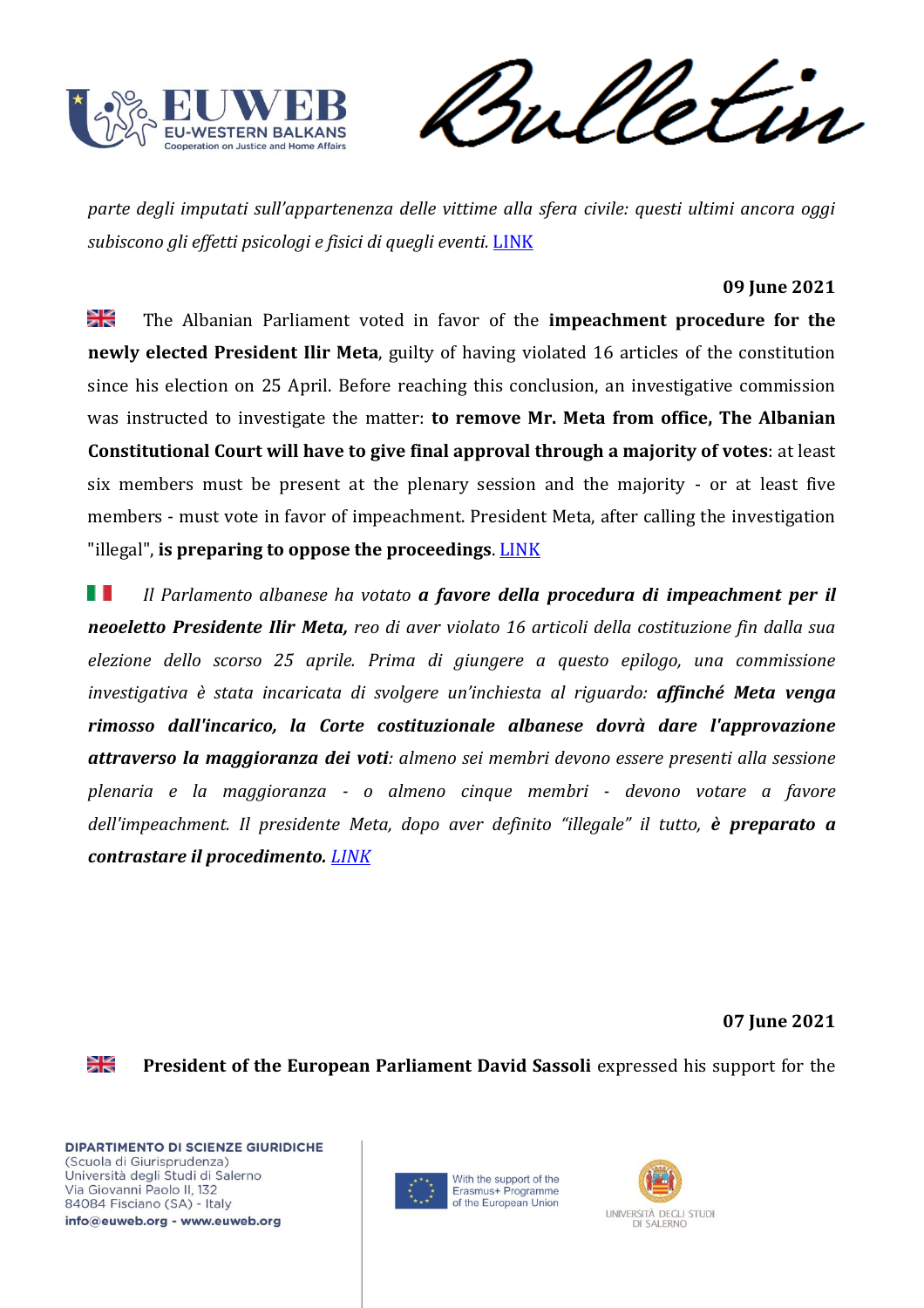

rul etin

enlargement of the European Union to the Western Balkans calling it a "positive project toward peace and prosperity **with immense benefits to both the region and Europe as a whole"**. He also stated that these states "must move forward in the reform process" so that Europe can keep its promises and recognize the progress. [LINK](https://europeanwesternbalkans.com/2021/06/07/sassoli-enlargement-is-a-positive-project-for-peace-and-prosperity/)

H H *Il Presidente del Parlamento Europeo David Sassoli ha espresso il proprio sostegno verso l'allargamento dell'Unione Europea verso i Balcani occidentali definendolo un "progetto positivo verso la pace e la prosperità con immensi benefici sia alla regione che all'Europa nel suo insieme". Inoltre, ha affermato che questi stati "devono andare avanti nel processo di riforma" affinché l'Europa possa mantenere le promesse prese e riconoscere i progressi.* [LINK](https://europeanwesternbalkans.com/2021/06/07/sassoli-enlargement-is-a-positive-project-for-peace-and-prosperity/)

## **20 March 2021**

≱ছ **On 20 March 2021**, Turkish President **Recep Tayyip Erdogan** announced the withdrawal of Turkey from the first international treaty on the prevention and fight against gender and domestic violence (c.d. **Istanbul Convention**), triggering numerous protests in the country. According to the national authorities, Turkish national legislation would not be sufficient to ensure full protection against the numerous incidents of gender-based violence. [LINK](https://www.treccani.it/magazine/atlante/geopolitica/Turchia_esce_convenzione_Istanbul.html)

 *In data 20 marzo 2021, il presidente turco Recep Tayyip Erdogan ha annunciato il ritiro della Turchia dal primo trattato internazionale sulla prevenzione e la lotta contro la violenza di genere e domestica (c.d. Convenzione di Istanbul), scatenando numerose proteste nel Paese. Secondo le autorità nazionali, infatti, la normativa nazionale turca non sarebbe sufficiente a garantire una piena protezione dai numerosi episodi di violenza di genere.* [LINK](https://www.treccani.it/magazine/atlante/geopolitica/Turchia_esce_convenzione_Istanbul.html)

### **28 December 2020**

≱≼ **EU adopts €70 mln package for vaccines in the Western Balkans.** According to the EC, the package will be **disbursed in the form of grants** that will help cover the cost of the vaccines for priority groups in the region, as well as necessary vaccination equipment. It will



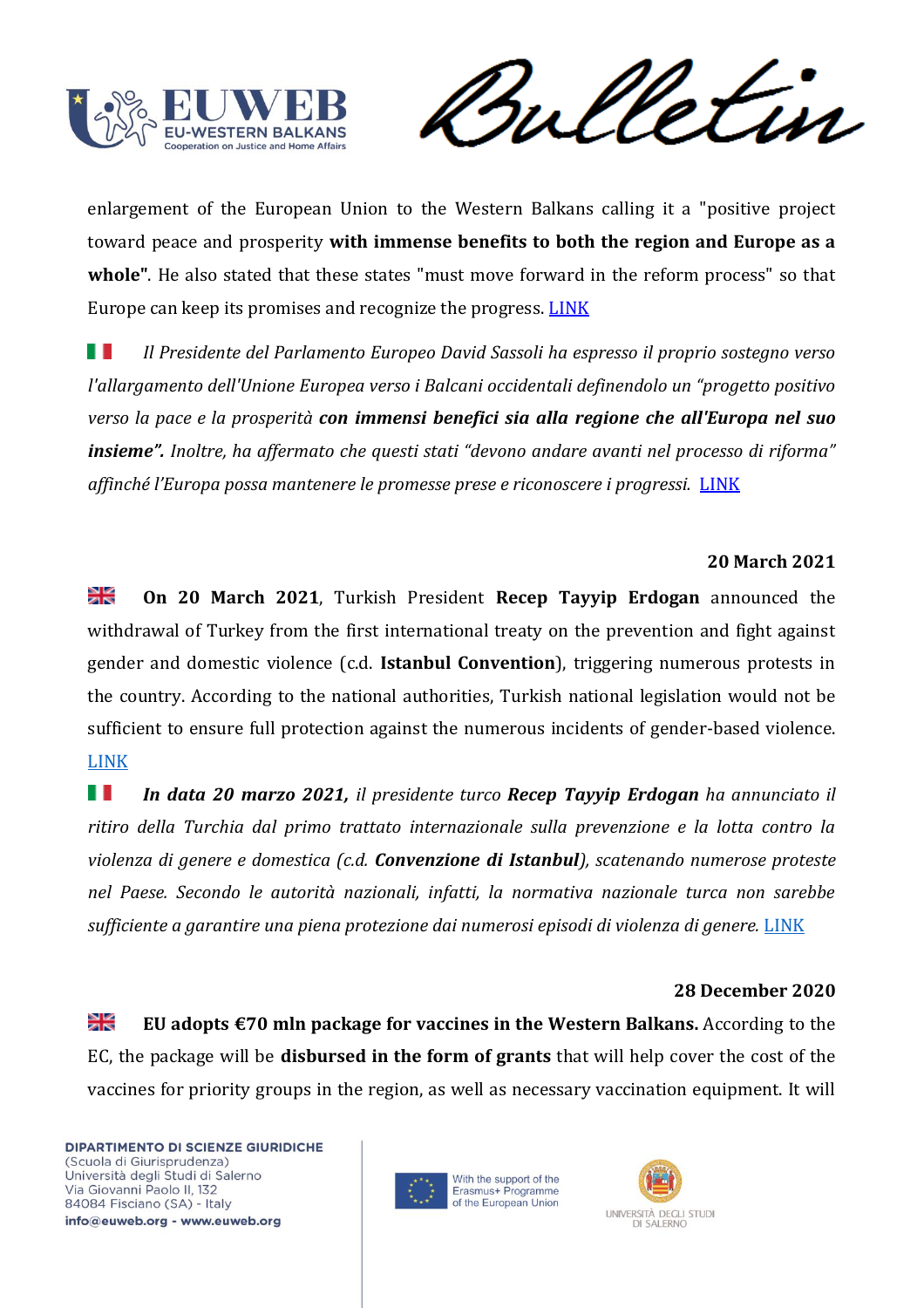

enable the Western Balkans to **purchase a number of vaccines from the EU Advance Purchase Agreements with six manufacturers**, with individual EU Member States sharing a part of their pre-allocated doses. [LINK](https://ec.europa.eu/commission/presscorner/detail/en/ip_20_2539) 

w *L'UE adotta un pacchetto di misure da 70 milioni di euro per i vaccini nei Balcani Occidentali. Secondo la Commissione europea, il pacchetto sarà somministrato in forma di finanziamenti a fondo perduto che aiuteranno a coprire il costo dei vaccini utili alle categorie prioritarie nella regione, nonché il costo della necessaria strumentazione per la campagna vaccinale. Ciò permetterà ai Balcani Occidentali di acquistare un cospicuo numero di vaccini sulla base degli accordi UE per l'acquisto anticipato, stipulati con sei produttori, con anche i singoli Stati Membri dell'UE disposti a condividere parte delle dosi che erano loro state preliminarmente attribuite*. [LINK](https://ec.europa.eu/commission/presscorner/detail/en/ip_20_2539) 

### **4 December 2020**

≱≼ On 4 December 2020, with a vote of 41 Members in favor and 28 against, the **Montenegrin Parliament elected** the 42nd **Government of Montenegro**. Headed by **Prime Minister Zdravko Krivokapić**, it includes one vice-president and 12 ministers in total[. LINK](LINK) 

w Il 4 dicembre 2020, con un voto di **41 membri** a favore e **28 contro**, il **Parlamento del Montenegro** ha eletto il **42esimo Governo del Montenegro**. Guidato dal **Primo Ministro Zdravko Krivokapić**, il Governo è formato da un vicepresidente e 12 ministri in totale. [LINK](https://www.gov.me/en/News/236848/The-42nd-Government-of-Montenegro-elected.html)

### **18 November 2020**

≱≼ **Bulgaria has blocked the opening of negotiations with North Macedonia** due to unresolved historical and linguistic disputes. In particular, it calls for North Macedonia to fulfil the commitments made in the Friendship Agreement signed in 2017 between the two states, meaning that the fulfilment of these has always been a precondition for avoiding the



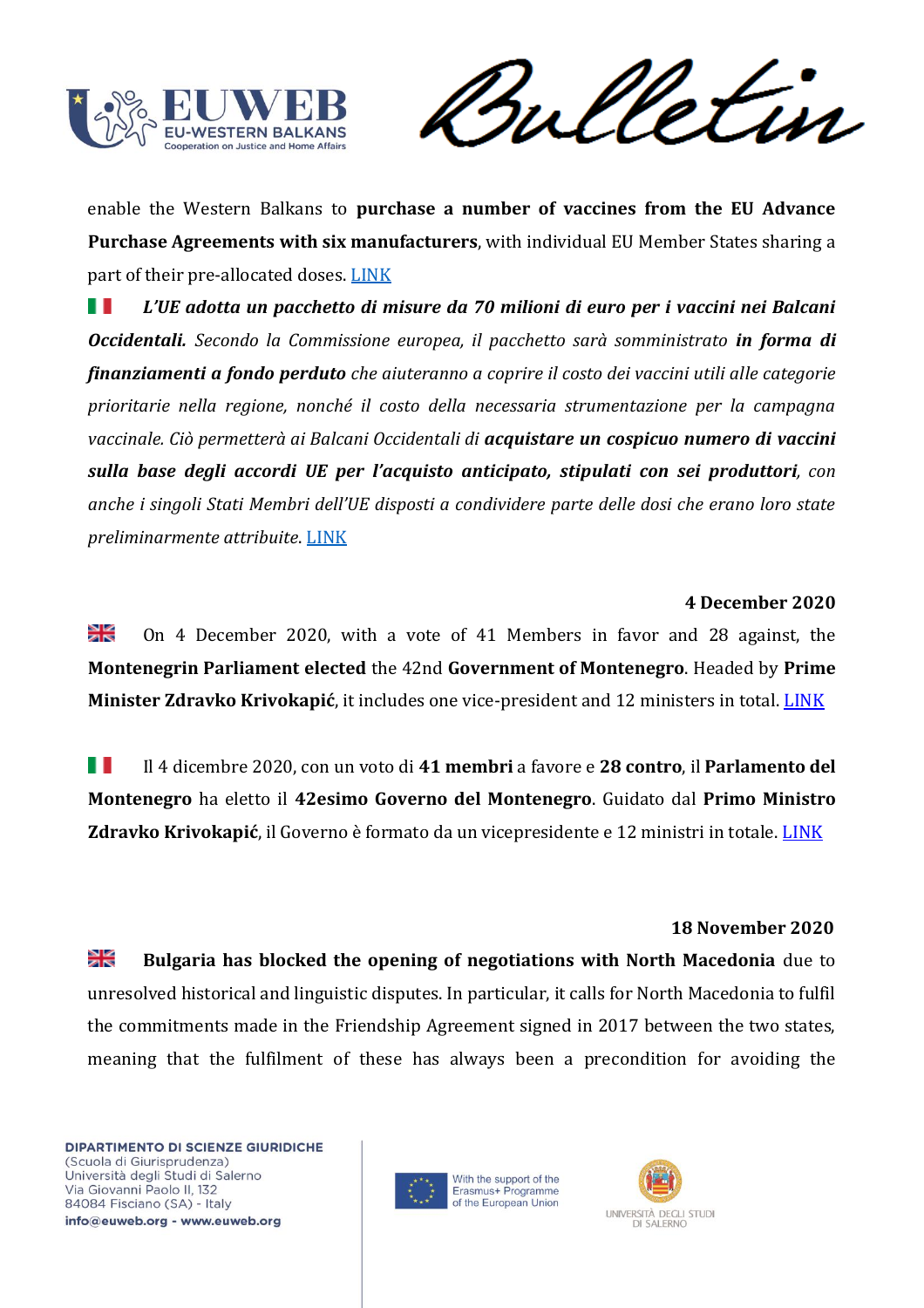

etin

Bulgarian veto. Otherwise, Bulgaria did not obstruct the negotiations with Albania and approved the opening of the negotiations.

H I *La Bulgaria ha bloccato l'avvio ai negoziati con la Macedonia del Nord per via di insolute dispute di natura storica e linguistica. In particolare, chiede che la Macedonia del Nord adempia agli impegni presi nel Friendship Agreement stipulato nel 2017 tra i due Stati, intendendo che l'adempimento di questi sia da sempre stata una precondizione per evitare il veto bulgaro. Diversamente, la Bulgaria non ha ostacolato i negoziati con l'Albania, approvandone l'avvio.* [LINK](https://europeanwesternbalkans.com/2020/11/18/bulgaria-blocks-eu-membership-talks-for-north-macedonia/)

## **5 November 2020**

≱≼ **Indictment against Hashim Thaçi**, Kadri Veseli, Rexhep Selimi and Jakup Krasniqi confirmed By **KSC Pre-Trial Judge**. [LINK](https://www.scp-ks.org/en/indictment-against-hashim-thaci-kadri-veseli-rexhep-selimi-and-jakup-krasniqi-confirmed-ksc-pre)

H *Rinvio a giudizio nei confronti di Hashim Thaçi, Kadri Veseli, Rexhep Selimi and Jakup Krasniqi da parte del Giudice preliminare delle Camere Speciali per il Kosovo***.** [LINK](https://www.scp-ks.org/en/indictment-against-hashim-thaci-kadri-veseli-rexhep-selimi-and-jakup-krasniqi-confirmed-ksc-pre)

### **4 November 2020**

≱≼ The European Court of Human Rights (**ECtHR**) (Case of Tërshana v. Albania, Application no. 48756/14) sentences Albania for **violation of art. 2 ECHR**, in its procedural dimension, in relation to an episode of **gender violence** in which the victim has suffered serious injuries following an **attack with acid.** [LINK](https://hudoc.echr.coe.int/eng#{%22appno%22:[%2248756/14%22],%22itemid%22:[%22001-203825%22]})

1 D *La Corte EDU (Tërshana v. Albania, Ricorso n. 48756/14) condanna l'Albania per violazione dell'art. 2 CEDU, nella sua dimensione procedurale, in relazione ad un episodio di violenza di genere in cui la vittima ha subìto gravi lesioni in seguito ad un attacco con acido.* [LINK](https://hudoc.echr.coe.int/eng#{%22appno%22:[%2248756/14%22],%22itemid%22:[%22001-203825%22]})

### **24 June 2020**